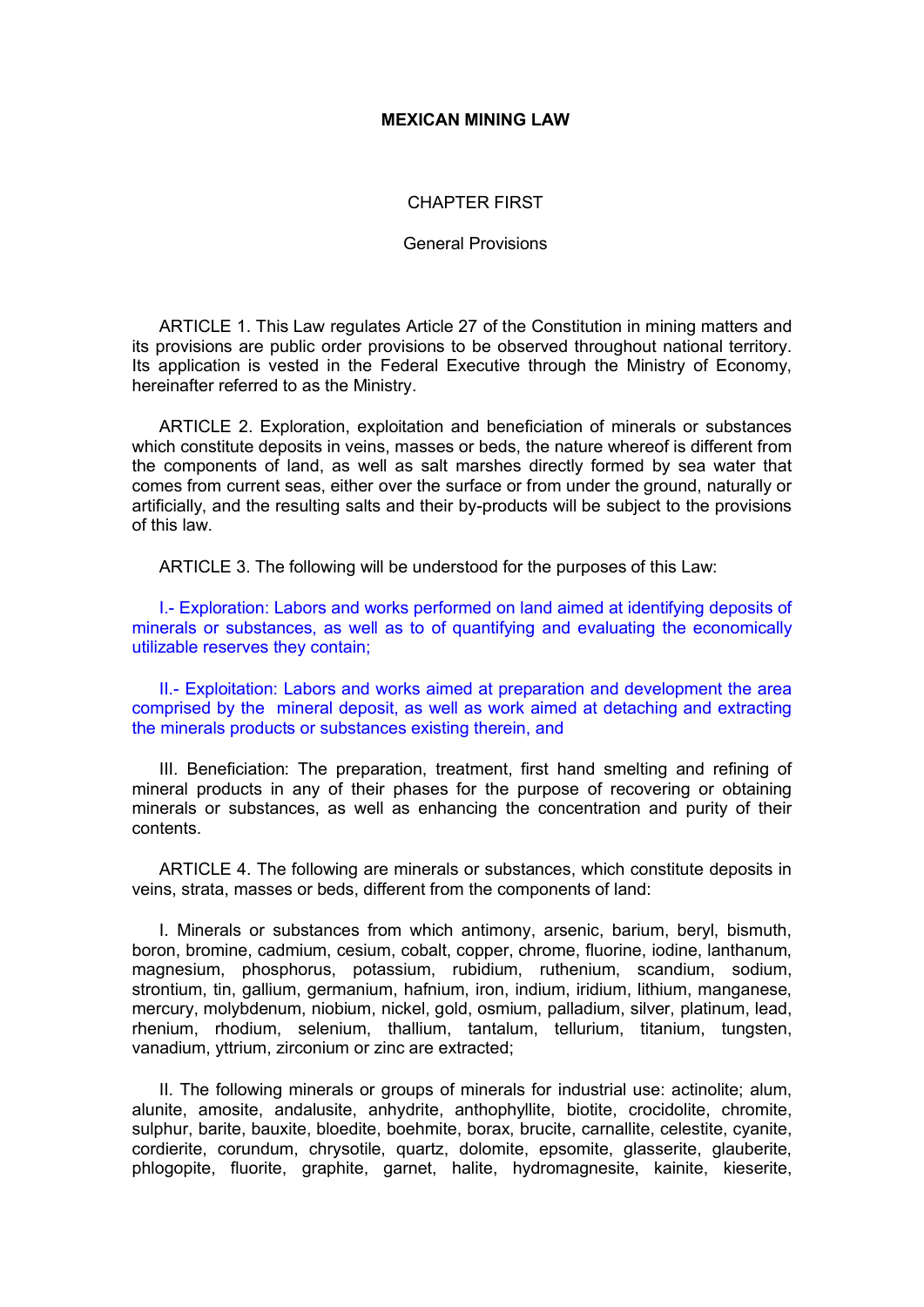langbeinite, magnesite, micas, mirabilite, mullite, muscovite, olivines, sodium nitrate, palygorskite, phosphates, pyrophyllite, polihalite, sepiolite, sillimanite, sylvite, staurolita, talc, taquidrite, thenardite, tremolite, trona, vermiculite, witherite, wollastonite, gypsum, zeolites and zircon;

### II. BIS. Diatomite;

III. (Repealed);

IV. Precious stones: alexandrite, amazonite, amethyst, aquamarine, aventurine, beryl, chrysoberyl, crocidolite, diamond, dioptase, epidote, emerald, jadeite, kunzite, laps-lazuli, malachite, morganite, olivine, opal, riebeckite, ruby, sapphire, scapolite, sodalite, spinel, spodumene, tanzanite, topaz, tourmaline, turquoise and vesuvianite;

V. Gem salt;

VI. Products derived from the weathering of rocks that in order to be mined require underground works, such as all types of clays, i.e. kaolin and montmorillonites as well as quartz, feldspar and plagioclase sands;

VII. The following mineral or organic materials, utilizable as fertilizers: apatite, collophane, phosphosiderite, francolite, variscite, wavellite and guano;

VIII.- The mineral coal in all its varieties and the gas associated with the deposits of this one;

IX. All others determined by the Federal Executive by a decree which will be published in Mexico's Official Newspaper, taking into account their industrial use with the development of new technologies, their quotation in international markets or the need to promote the rational exploitation and preservation of non-renewable resources in favor of society.

Those who engage in the exploration or exploitation of the minerals or substances referred to in above section IX will have a preferential right to obtain the respective mining concession on the basis of the provisions of common law, provided that they request it in the terms of this Law and its Regulation.

ARTICLE 5. Excluded from the application of this Law are:

I.- Petroleum and solid, liquid or gaseous hydrogen carbides; except the gas associated with the deposits of mineral coal;

II. Radioactive minerals;

III. Substances contained in suspension or dissolution by underground waters, provided that they do not emanate from a mineral deposit different from the components of lands;

IV. Rocks or products of the decomposition of rocks which can only be used to manufacture construction materials or are intended for this purpose;

V. Products derived from the weathering of rocks, the mining whereof is effected primarily by open pit works; and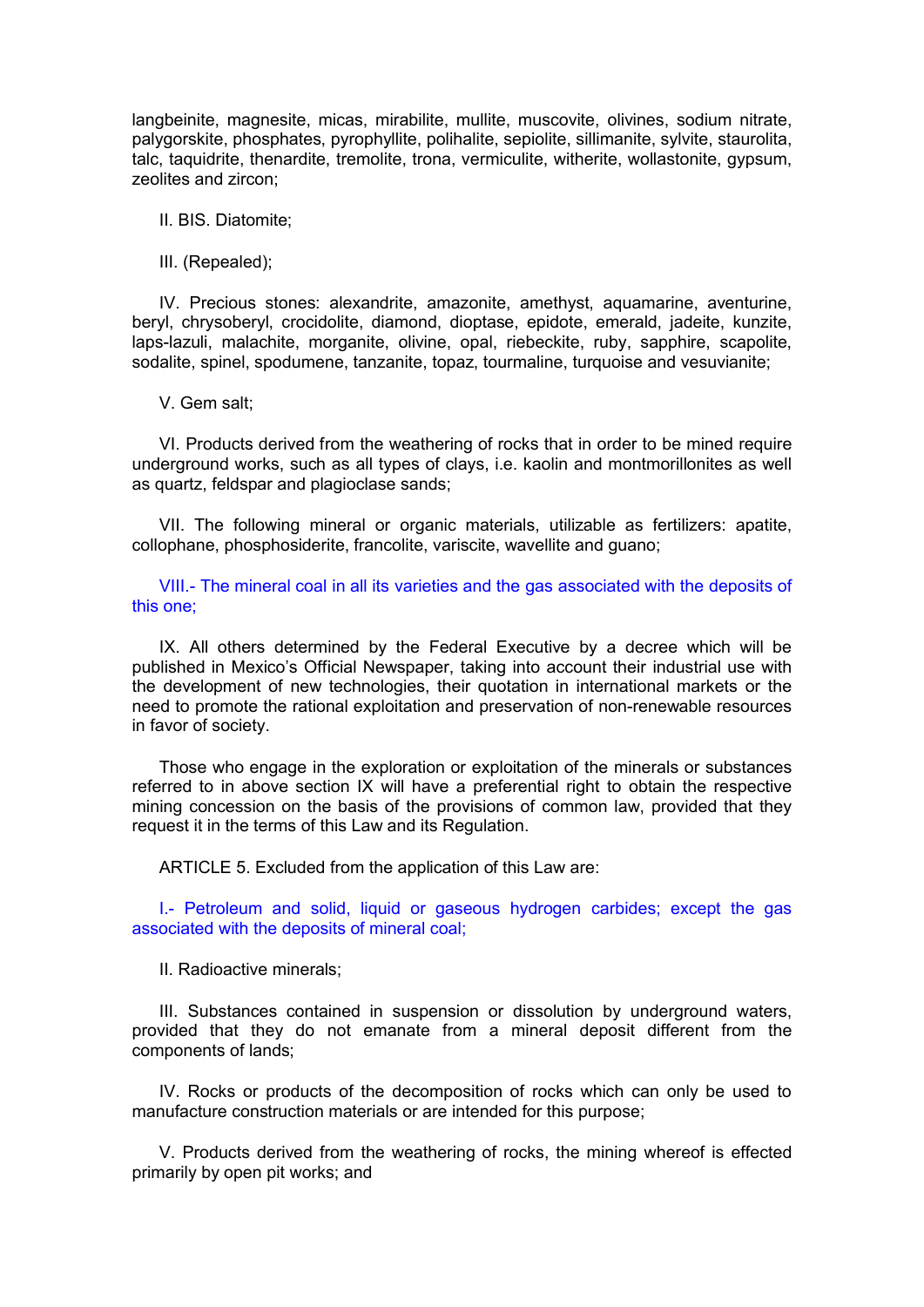VI. Salt that originates from saline's formed in endorreic basins.

ARTICLE 6. The exploration, exploitation and beneficiation of the minerals or substances referred to in this Law are public utilities and will have preference over any other use or utilization of the land, subject to the conditions established herein, and only by a Federal Law may taxes be assessed on these activities.

ARTICLE 7. The rights and duties of the Ministry are:

I. Regulate and promote exploration and exploitation as well as the rational utilization and preservation of the Nation's mineral resources;

II. Prepare and follow up the sectarian program on mining and coordinate the preparation and evaluation, and follow up on institutional, regional and special development programs for small and medium mining and for the social sector;

III. Provide an opinion to the agencies of the Federal Executive in matters falling under the jurisdiction thereof related to the mining metallurgical industry;

IV. Take part with the agencies with jurisdiction in preparing Technical Regulations (Normas Oficiales Mexicanas) pertaining to the mining metallurgical industry, in matters of mine safety and hygiene, health in the work place and ecological balance and environmental protection;

IV. BIS. Issue the technical decisions determined by its own internal Regulations;

V. Submit to the consideration of the Federal Executive drafts of a decree to determine if minerals or substances are susceptible of concession, as well as those related to the incorporation or disincorporation of mineral reserve zones;

VI. Issue concession certificates and mining allotment certificates and resolve upon their nullification or cancellation or the suspension and invalidation of the rights derived there from;

VII. Prepare a file and resolve in the terms of this Law and the applicable Law on requests for expropriation, temporary occupancy or the creation of land rights-of-way needed to carry out the exploration, exploitation and beneficiation of minerals or substances subject to the application of this Law;

VIII. Resolve upon controversies that arise in regard to the refusal of persons who beneficiate minerals to receive them from third parties;

IX. Request and receive, on a confidential basis information on the production, beneficiation and final destination of minerals, geology of the mineral deposits and reserves, as well as the economic and accounting status of mining and metallurgical companies;

X. Maintain the Public Registry of Mining and Mineral Cartography and conduct all types of topographical and geodesic surveys in order to maintain the Mining Cartography updated;

XI. Make administrative corrections of errors found in a concession or allotment certificate, following a hearing with the owner and without detriment to a third party;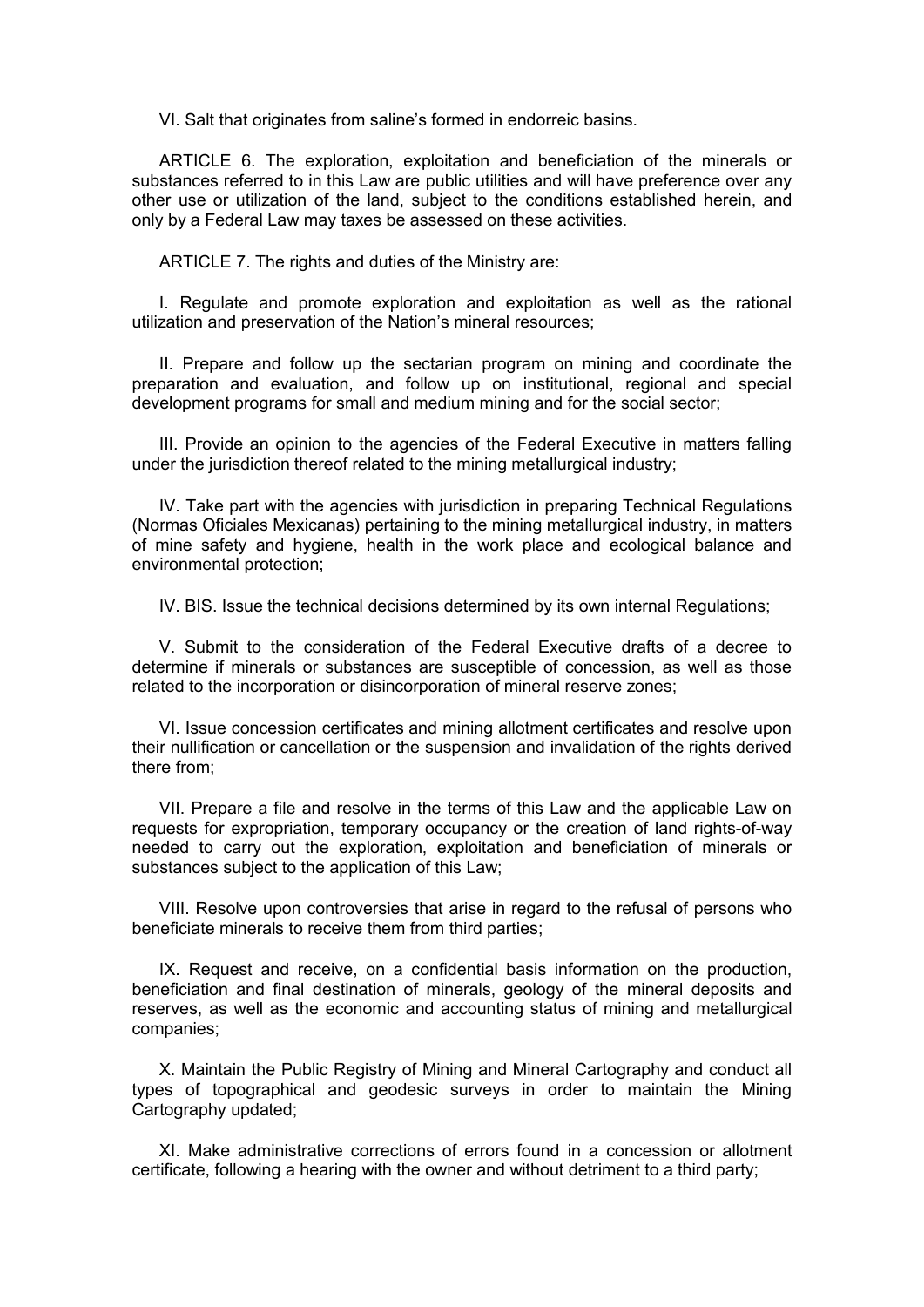XII. Verify compliance with the duties and obligations imposed by this Law upon those who engage in the exploration, exploitation or beneficiation of minerals or substances susceptible of concessions and impose administrative sanctions in the event of a default;

XIII.- Jointly with the Ministry of Energy, to formulate and to update the political ones of recovery and exploitable of gas associated with the deposits of mineral coal, to assure its rational exploitable and to promote its efficient use;

XIV.- In conjunction with the Office of the Secretary of Energy, to establish the terms and conditions, as well as the administrative dispositions of technical character, for the recovery and management of the gas associated with the deposits of mineral coal;

XV.- In conjunction with the Office of the Secretary of Energy, to evaluate the feasibility of the projects of recovery and management of the gas associated with the deposits of mineral coal and their coherence with the politics of energy;

XVI.- To solve the resources that are interposed in conformity with the foreseen by this Law, and

XVII.- The others that other laws confer it explicitly

The Ministry may request the collaboration of other federal, state and municipal authorities in carrying out its verification authority conferred upon it by this Law.

ARTICLE 8. The Ministry will prepare programs for the development of small and medium mining and the social sector indicated in section II of the preceding article, and will coordinate the action necessary for carrying them into effect.

The Regulations of this Law will establish the mechanisms to implement the programs and actions contemplated in this article and will specify the characteristics of small and medium mining activity by mineral or substance, on the basis of their revenue from sales, total tonnage extracted or their participation in domestic production.

ARTICLE 9. To promote the best possible utilization of the Nation's mineral resources and generate basic geological information about the National territory, the Ministry will obtain support from the Geological Survey of Mexico, a decentralized public agency with its own legal personality and equity, coordinated in sectors by said agency.

The Geological Survey of Mexico shall have its legal address in Pachuca, Hidalgo. Its patrimony will be formed by contributions from the Federal Government, the premiums from the discoveries it makes and the economic payments that come from the Tenders to which this Law refers, the revenues from the services that it provides and the goods that it acquires through any other title.

The administration of the Geological Survey of Mexico will be in the hands of a Board of Directors and its General Director.

The Board of Directors will be formed by: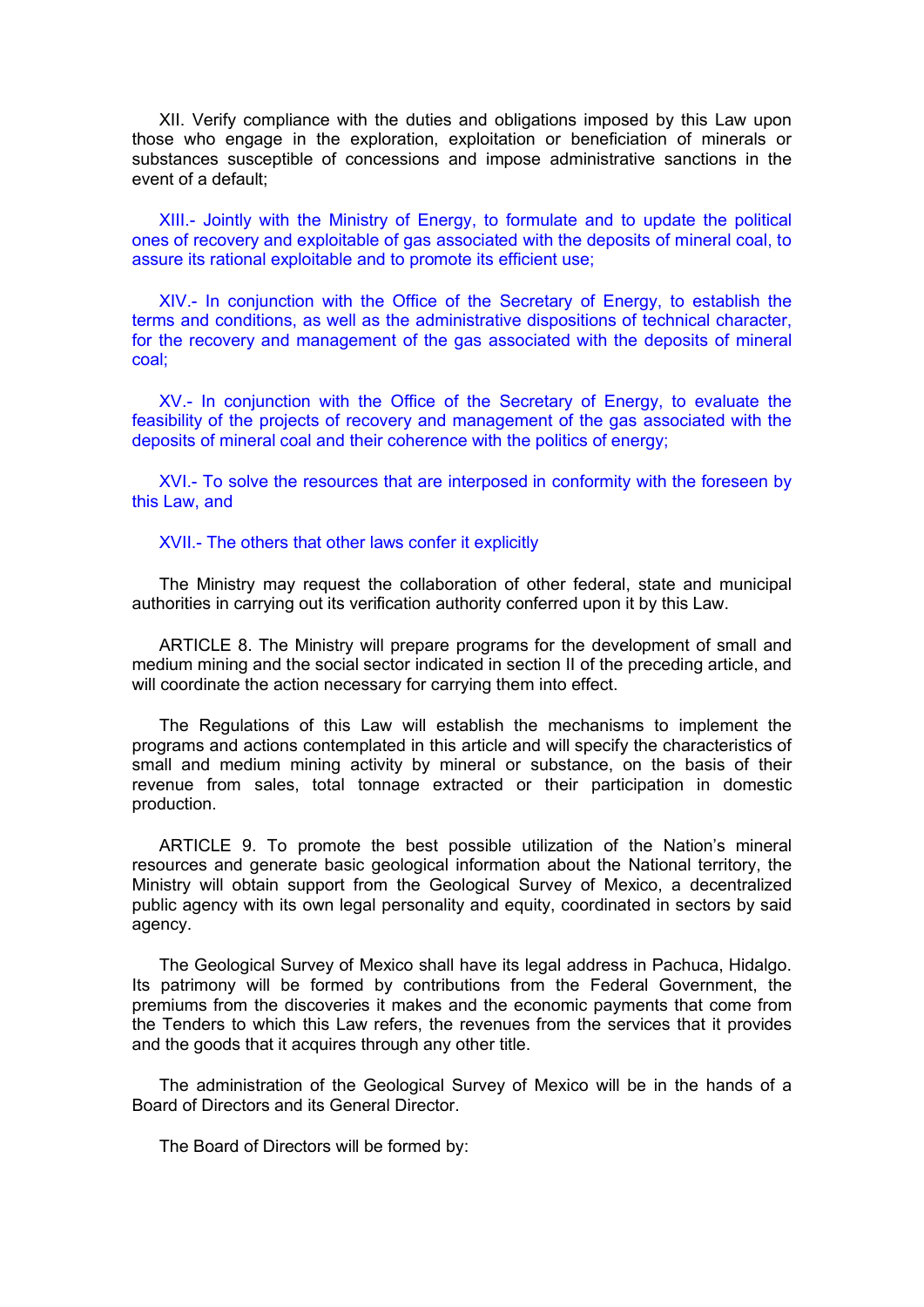The head of the Ministry of Economy, who will be the chairman;

Two representatives from the Ministry of Economy;

One representative from the Ministry of the Treasury and Public Credit;

One representative from the Ministry of Social Development;

One representative from the Ministry of the Environment and Natural Resources;

One representative of the Ministry of Energy;

One representative from the Mining Development Trust;

Also, there will be the attendance as guests, with voice but without vote and with a nominative invitation from the President of the Board of Directors, of up to three representatives from organizations from the Mexican private mining sector, one representative of the unions from the mining sector and one representative from organizations of social mining.

In order for the meetings to be legal the attendance of at least half plus one of its members will be required, as long as the majority of the attendants are representatives of the federal public administration. Their resolutions will be made by majority of the members present and, in case of a tie, the Chairman will have a vote of quality.

The General Director will be appointed by the President of the Republic, through the head of the Ministry, and it must be a person who meets the requirements indicated in the Federal Law for Para-State Entities.

The faculties and obligations of the Board of Directors and those of the General Director of this entity will be those listed in the Federal Law for Para-State Entities and its Regulations, as well as those indicated in the Regulations for this Law and the Articles of Incorporation of this Agency.

The surveillance over the Geological Survey of Mexico will be done by a Public Commissioner, holder and substitute, appointed by the Ministry of Public Function, who will attend with voice but without vote to the meetings of the Board of Directors; the attributions of the Commissioner will be those indicated in the Federal Law for Para-State Entities and its Regulations. The foundation for the organization of this agency as well as the faculties and functions that correspond to the different areas of this agency will be ruled by the Articles of Incorporation.

Labor relations of public servants who work at the Geological Survey of Mexico will be ruled by section A) from article 123 of the Constitution and its regulatory laws.

In order for it to comply with its purpose indicated in the first paragraph of this Article, the Geological Survey of Mexico will have the following functions:

I. Promote and perform geological, mining and metallurgic research to better use the mineral resources of the country;

II. Identify and quantify the potential mineral resources in the country;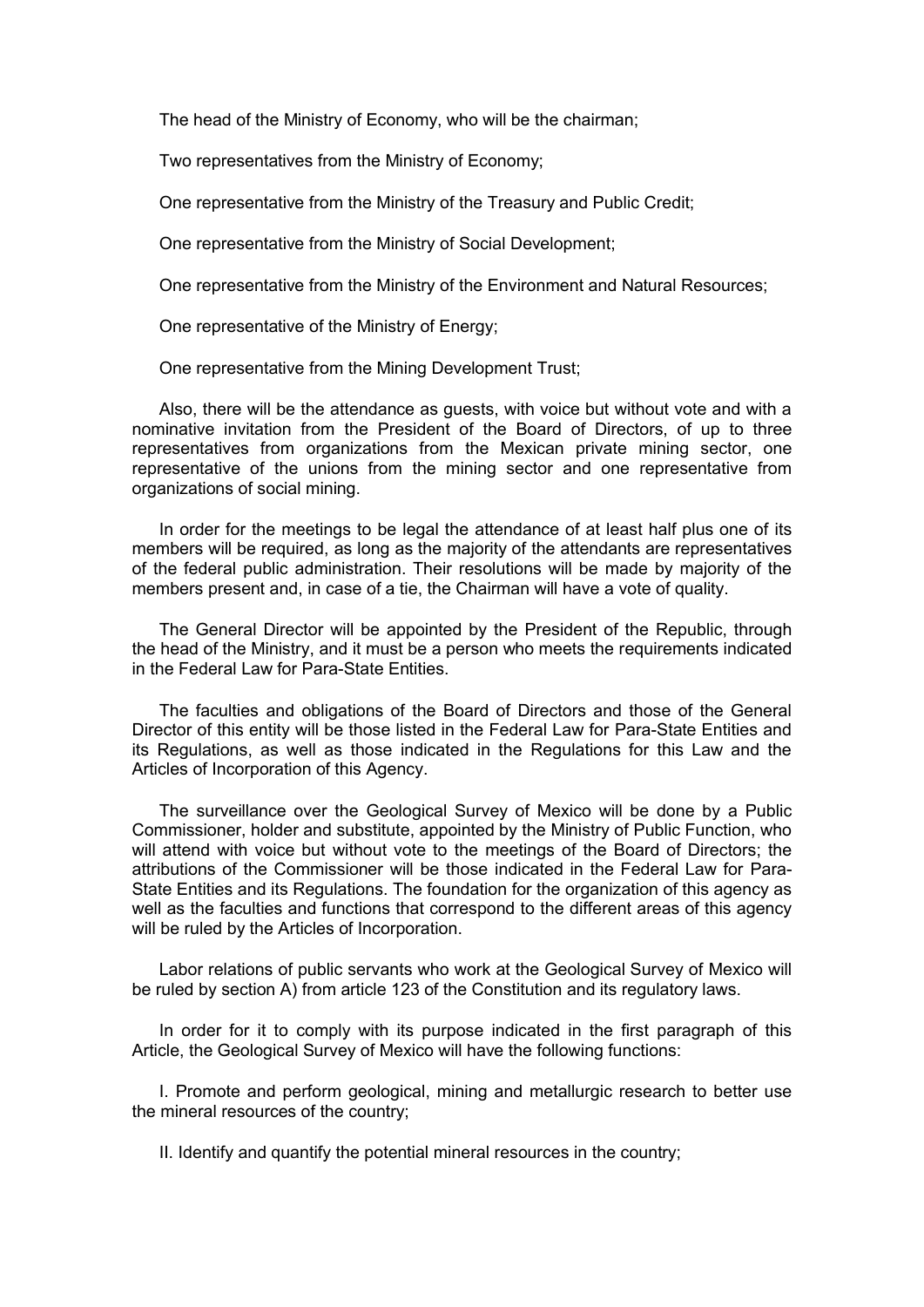III. Develop an inventory of the mineral deposits in the country;

IV. Provide as a public service geological, geophysical, geochemical and mining information from the National territory;

V. Make and keep updated the Geological Chart of Mexico, in the required scales;

VI. Provide geochemical information about the national territory, obtained according to international standards and determine the geophysical characteristics of the ground and provide an interpretation;

VII. Provide to the small and medium mining sector and the social sector with technical assistance in matters of evaluations of mineral deposits, metallurgical processes and physical-chemical analysis of mineral samples, in order to use them;

VIII. Provide laboratory services and study and interpret chemical, physicalchemical, metallurgical and geological analysis of solid, liquid or gaseous samples;

IX. Participate in shared risk investment funds for exploration;

X. Provide elements of judgment to the Ministry, regarding the determination of minerals and substances that can be concessioned and the incorporation or disincorporation of areas into mining reserves;

XI Coordinate with other public or private entities and institutions, whether Mexican or foreign, that perform geoscientific research;

XII. Provide to external costumers the services described in this article, within the national territory or abroad, through contracts with individuals or corporations, public or private institutions, whether domestic or foreign;

XIII. Provide technical assistance in matters of planning the use of soil, providing studies such as: geological risk, environmental risk, territorial studies, geo-hydrologic and geotechnical studies that are required for that purpose;

XIV. Obtain and preserve the earth sciences information in order to increase the amount of geological, geophysical, geochemical and mining information from the national territory in the hands of this entity, that will be used to serve the public;

XV. Participate in domestic and international geo-scientific meetings;

XVI. Be a member in the National Council for Protected Natural Areas, according to article 56 bis of the General Law of Ecological Balance and Environmental Protection and its Regulations;

XVII. Provide geological, geochemical and geophysical information and technical consulting services on the use, current and potential, of mineral resources, which must be required under the terms of article 58 of the General Law of Ecological Balance and Environmental Protection;

XVIII. Identify and promote before the Ministry the execution of works of infrastructure that promote the development of mining districts;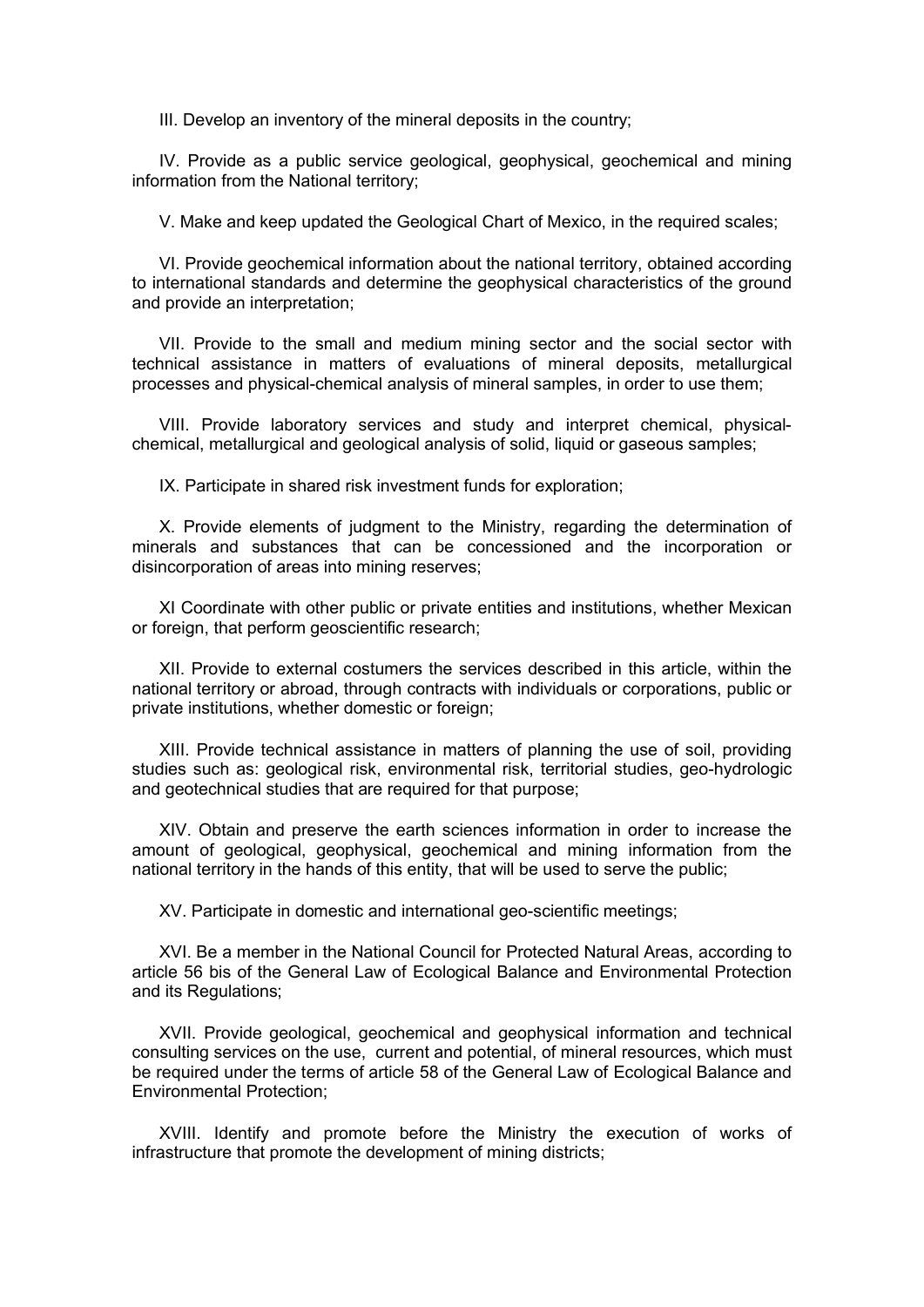XIX. Develop, introduce and adapt new technologies, in order to improve exploration, mining and use of mineral resources of the Nation;

XX. Support the Ministry in all the bidding processes referred to in this Law;

XXI. Act as a consulting and verification body for the Ministry, at the request of the Ministry, in cases where an expert opinion must be provided and during inspection visits where it participates;

XXII. Certify mineral reserves at the request of the interested party;

XXIII. Execute agreements by public bidding procedures to carry out the done and works on the mining claims protected by the Mining allotments issued to them, under the terms provided therefore by the Regulations of this Law;

XXIV. Determine and adjust the prices for the services that it provides, excepting for those that are determined by an agreement from the Federal Executive;

XXV. Act in coordination with State authorities in order to promote and disseminate knowledge about geological, mining and metallurgical activities by promoting the construction of mining museums, providing for this purpose, according to applicable provisions, the budget items that are considered in the agreements entered into for this purpose together with the Governments of the States, and

XXVI. Carry out the activities that are expressly conferred to it in other laws.

## CHAPTER SECOND

## Mining Concessions, Allotments and Mineral Reserves

ARTICLE 10. The exploration and mining of minerals or substances referred to in article 4, as well as of salt works formed directly by seawater that comes from current seas, whether over the surface or from underground, in a natural or artificial way, and of the salts and their byproducts, these can only be carried out by individuals who have the Mexican nationality, ejidos and agricultural communities, native peoples and communities referred to in article 2o. of the Constitution, recognized as such by the Constitutions and Laws of the Federal States, and corporations incorporated according to Mexican Law, through mining concessions granted by the Ministry.

Exploration in national territory for the purpose of identifying and quantifying the Nation's potential mineral resources will be carried out by the Geological Survey of Mexico, through mining allotments which will be issued only to this entity by the Ministry, the registration whereof is to be published in Mexico's Official Newspaper.

For public utility reasons or to satisfy future needs of the country, mineral reserve areas may be established by a decree of the Federal Executive published in Mexico's Official Newspaper. No concessions or mining allotments will be granted over the zones incorporated in said reserves.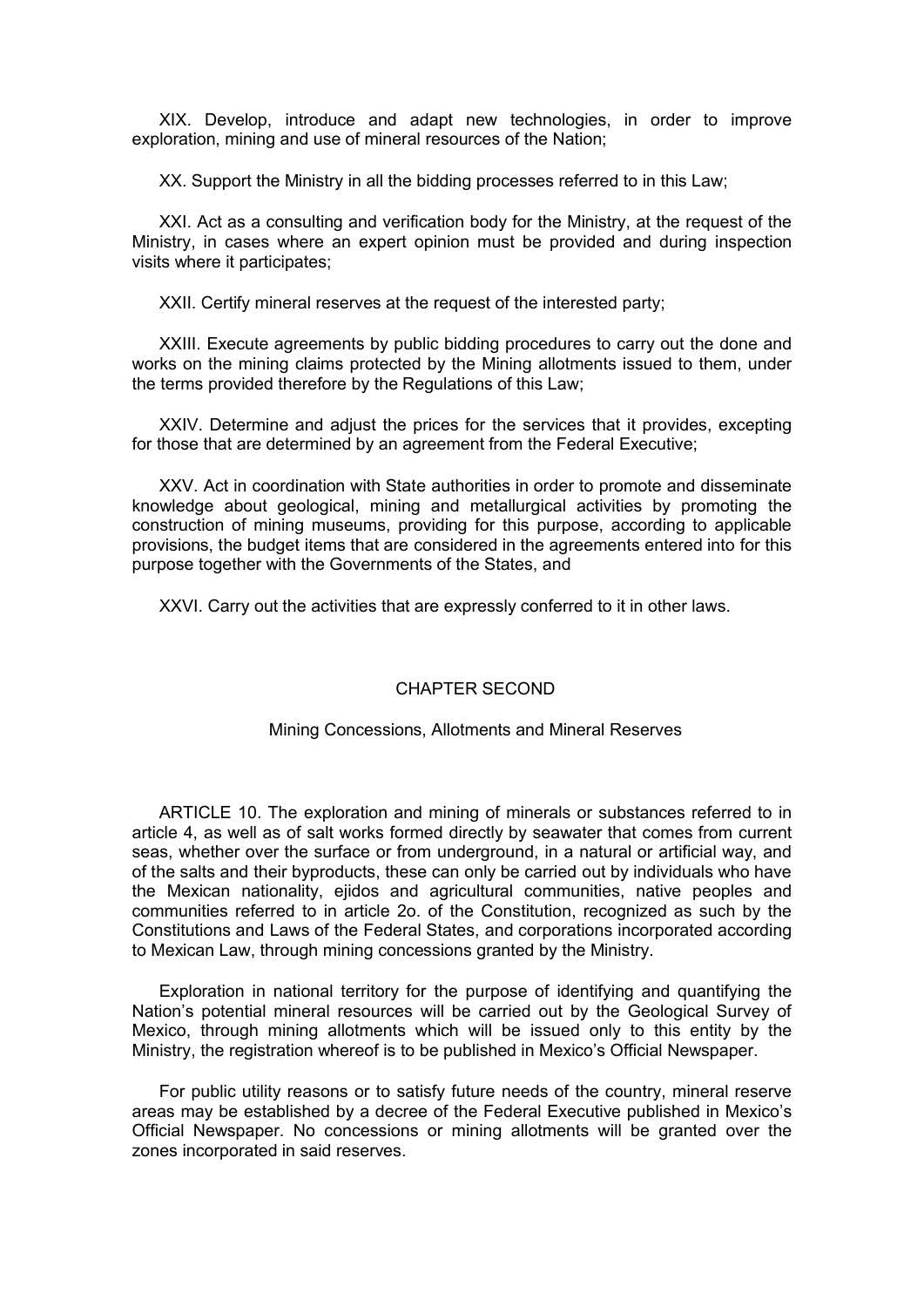Concession and mining allotments certificates and decrees for incorporation of areas into mineral reserves will be issued, provided that the conditions and requirements established in this Law and its Regulations are satisfied, without prejudice to a third party.

ARTICLE 11. Deemed as legally qualified to hold mining concessions are companies incorporated under Mexican Law:

I. Whose corporate purpose involves the exploration or exploitation of the minerals or substances subjects to the application of this Law;

II. That have their legal address in the Mexican Republic, and

III. Wherein any foreign investment participation adjusts to the provisions of the applicable Law.

ARTICLE 12. Every concession, allotment or zone incorporated into mineral reserves will relate to one solid mining block, with an undefined depth, limited by vertical planes, the upper face whereof is the surface of the land upon which its perimeter is determined.

The sides of the perimeter of the mining claim must have an astronomical orientation of North-South and East-West, and the length of each side will be one hundred or multiples of one hundred meters, except when these conditions cannot be satisfied because they border on other mining claims.

The location of the mining claim will be determined on the basis of a fixed point on the land, called the starting point, linked to the perimeter of said mining claim or located thereupon.

The union of the starting point will be perpendicular, preferentially, to either the North-South or East-West sides of the perimeter of the lot.

Artícle12 BIS. The free area that is located surrounding land protected by mining concessions or allotments and that has a maximum surface of 10 hectares will constitute a mining plot named gap, the concession of which can be requested complying with the following:

The holder of the mining concession or allotment with a larger bordering perimeter with the gap will have preferential right to be assigned the corresponding concession over that land.

In case that the above mentioned holder does not exercise his right, preference will then pass to the next holder of a mining concession or allotment with the second largest neighboring perimeter with the gap and so on.

When there are holders of mining concessions or allotments whose plots have the same bordering perimeter with the gap, preference will be defined through a draw. In case that a person other than the holder indicated in the second paragraph of this article requests the mining concession over the gap, the Ministry will notify, within the next 30 days after the presentation of the appraisal works, to the holders of the mining concessions or allotments that border the gap, so that they may exercise their preferential right according to the above provisions. The interested parties will have a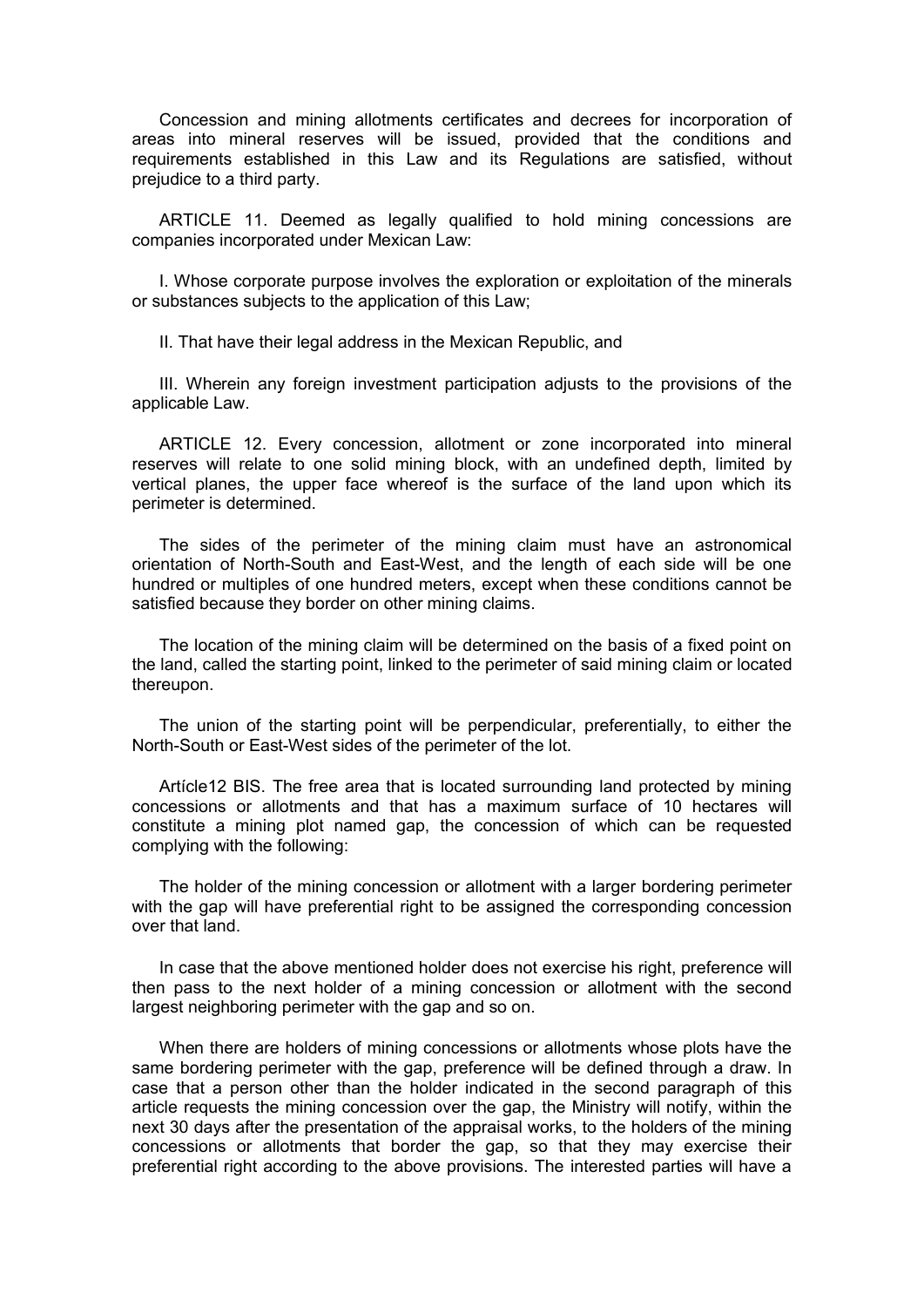term of 30 days as of the date on which said notifications go into effect for presenting the corresponding concession application.

If no application is presented to exercise the preferential right over the gap within the term indicated in the above paragraph, the Ministry will issue the title in favor of the original applicant, after complying the conditions and requirements provided in the Law and its Regulations.

ARTICLE 13. Concessions for exploration and mining allotments will be granted upon free land to the first petitioner in time of a mining claim, provided that the conditions and requirements of this Law and its Regulation are satisfied.

When due to the publication of the declaration of release of a mining plot, in a simultaneous way one or more applications for a mining concession are presented and one or more applications for mining allotment are presented, the applications for concession will have preference for their admittance and processing over the applications for allotment.

When the plot is located in an area inhabited and occupied by indigenous people or community, and said indigenous people or community request said land simultaneously with the other person or persons, the application from the indigenous people or community will be preferred for granting the mining concession over said land, as long as it meets the conditions and requirements provided by this Law and its Regulations.

In the case of allotments that are canceled or mineral reserve zones that fall under a disincorporation decree, mining concessions may be granted by a bidding procedure before the land is declared free.

The only areas eligible for incorporation in mineral reserves zones are those which have first been explored by the Geological Survey of Mexico via an allotment, provided that their incorporation is justified on the basis of the mining potential of the zone, determined by semi-detailed exploration works and done, and the public utility cause is evidenced, or in the case of minerals or substances considered within the strategic areas over which the State has jurisdiction.

ARTICLE 13 BIS. Bidding procedures whereby the concessions referred to in the preceding article are granted shall guarantee the best economic conditions for the State and will be conducted upon the following rules:

I. The Ministry will publish the invitation to bid at least in Mexico's Official Newspaper;

II. The rules for the bidding procedure will include as a minimum:

a) A description of the lands or zones in question, the studies conducted thereupon, as well as their location, geological and sampling maps;

b) The requirements for the participants to evidence their legal, technical and economic capacity, and

c) The system for filing the economic proposal and finder's fee, which may be in a closed envelope or otherwise as determined, and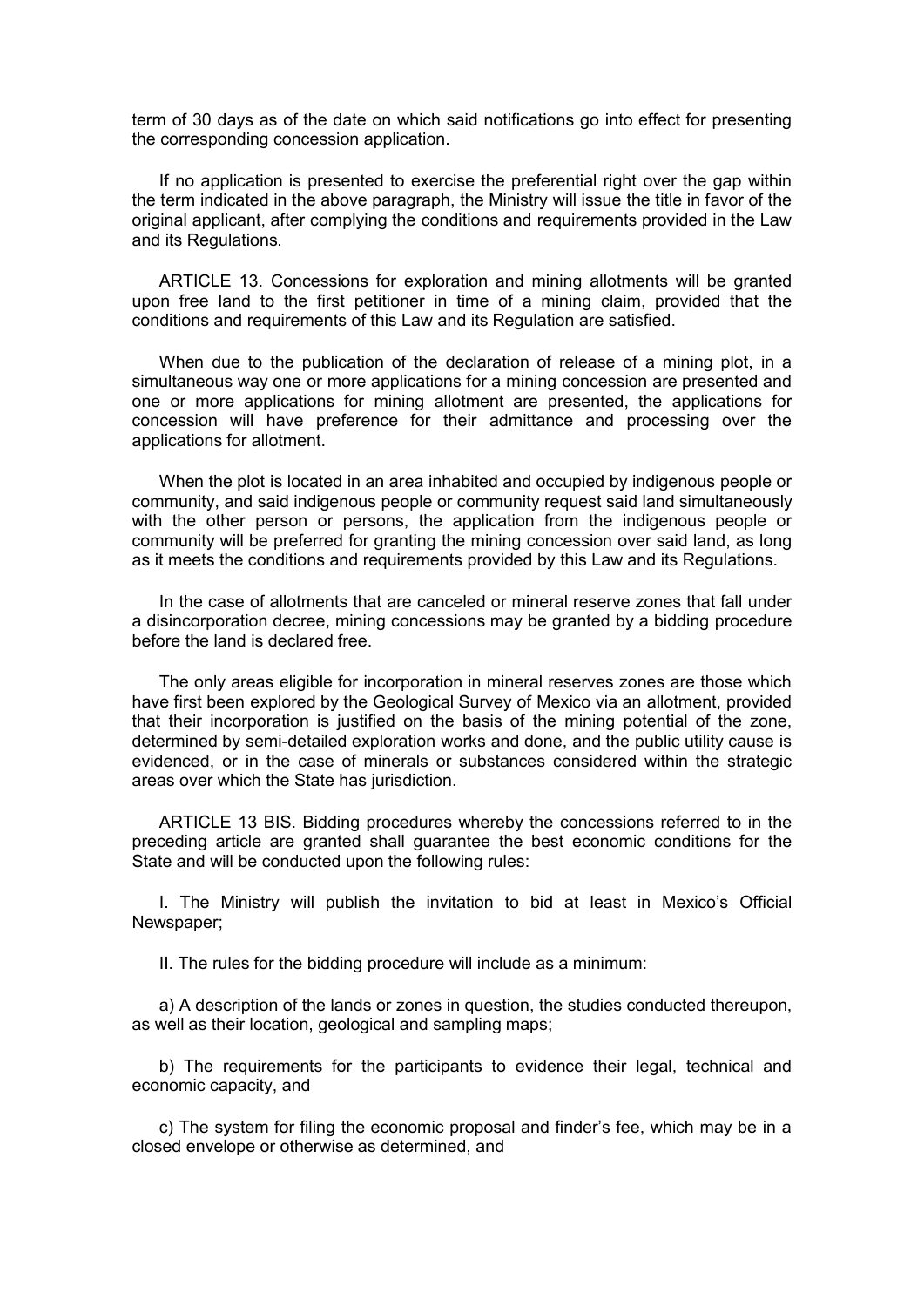d) the clauses of the contract, if that should be the case, should be granted in order to guarantee compliance with the economic payment and the premium for discovery that is offered.

III. Concessions will be granted to the person who evidences compliance with the requirements established in the rules and who presents the best economic bid; for this purpose, to be taken into account only is the economic consideration and finder's fee offered.

When the land is located in an area inhabited or occupied by an indigenous people or community and said indigenous people or community participates in the tender, they will have the right to match the best economic proposal that is presented by another bidder, and in case they do, they shall have preferential right with their bid from said indigenous people or community.

ARTICLE 14. Deemed to be free land is land found within national territory, except for land located in or protected by:

I. (Repealed);

II. Zones incorporated in mineral reserves;

III. Current mining concessions and allotments;

IV. Applications for mining concessions and allotments in process;

V. Mining concessions granted through a tender and those derived from them which have been cancelled;

VI. (Repealed)

VII. Plots with respect to which a mining concession has not been granted because the respective bidding procedure was declared abandoned.

In the cases of paragraphs V, and VII, the Ministry will have ninety calendar days from the day following the effective date of the notification of cancellation of the concession or the resolution which declared the bidding procedure abandoned, to publish in Mexico's Official Newspaper a resolution which determines the holding of a new bidding procedure for all or part of the land, or the declaration whereby the land is declared free.

In all other cases where concessions are canceled or rejected or where applications for concessions or allotments are waived, the Ministry, within fifteen calendar days following the effective date of the respective notification will publish in Mexico's Official Newspaper a statement declaring the freedom of the respective land.

The lands will be free thirty calendar days after the respective declaration in regard thereto has been published.

When concessions and allotments are canceled by substitution, only the portion of the land that is abandoned, in such case, will be free.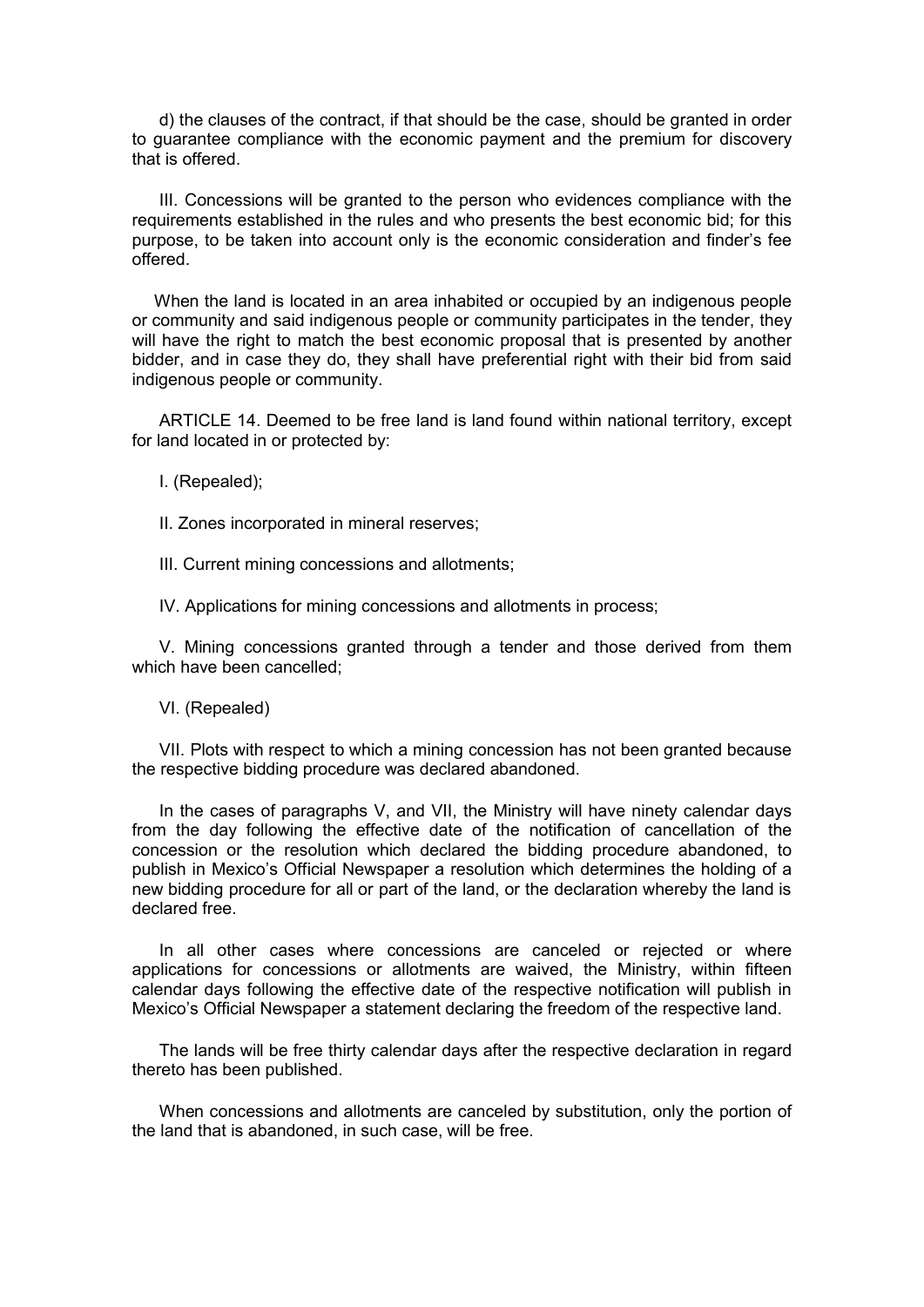ARTICLE 15. Mining concessions will grant rights upon all the minerals or substances subject to the application of this Law.

Mining concessions will last fifty years, starting on the date of the registration in the Public Registry of Mining and they will be extended for an equal amount of time if the holders did not fall into any of the causes for annulment provided in this Law and they request this extension no later than five years before the end of its life.

Until requests for extension of term are resolved, the concessions wherefore they are formulated will continue in force.

ARTICLE 16. Mining allotments will confer rights in all the minerals or substances subject to the application of this Law and will have a not extendible duration of six years from the date of publication of the respective certificate in Mexico's Official Newspaper.

Before expiration of the term of each allotment, the Geological Survey of Mexico shall render to the Ministry a written report on the results obtained from the works performed, to allow the Ministry to declare:

I. Cancellation of the allotment and the resulting release of the land;

II. Cancellation of the allotment and the execution of one or more bidding procedures to award mining concessions over all or part of the land, as well as the release of any land that is abandoned, or

III. Cancellation of the allotment and incorporation into mineral reserves of all or part of the protected land, as well as the release of any land that is abandoned.

The above resolutions shall be published in Mexico's Official Newspaper. If any of them are not published before the expiration of the term of the allotment in question, the Ministry shall publish in Mexico's Official Newspaper their cancellation and the resulting release of the protected land within 30 calendar days following expiration of the term.

ARTICLE 17. When the circumstances which gave rise to the incorporation of a zone into mineral reserves change, the Federal Executive will order its disincorporation by a decree which will be published in Mexico's Official Newspaper to allow the Ministry to proceed to:

I. Declare the release of the protected land, or

II. Call a bidding procedure for the grant of one or more mining concessions and declare the release of any abandoned land.

If any of the resolutions contemplated in the preceding sections are not published in Mexico's Official Newspaper within 90 calendar days following the publication date of the disincorporation decree, the land covered by said zone will be deemed to be released on the day following expiration of said term.

ARTICLE 18. When the Ministry finds that the information contained in a concession certificate or mining allotment certificate is erroneous or does not correspond to the land which it should protect under the Law, it will notify the holder,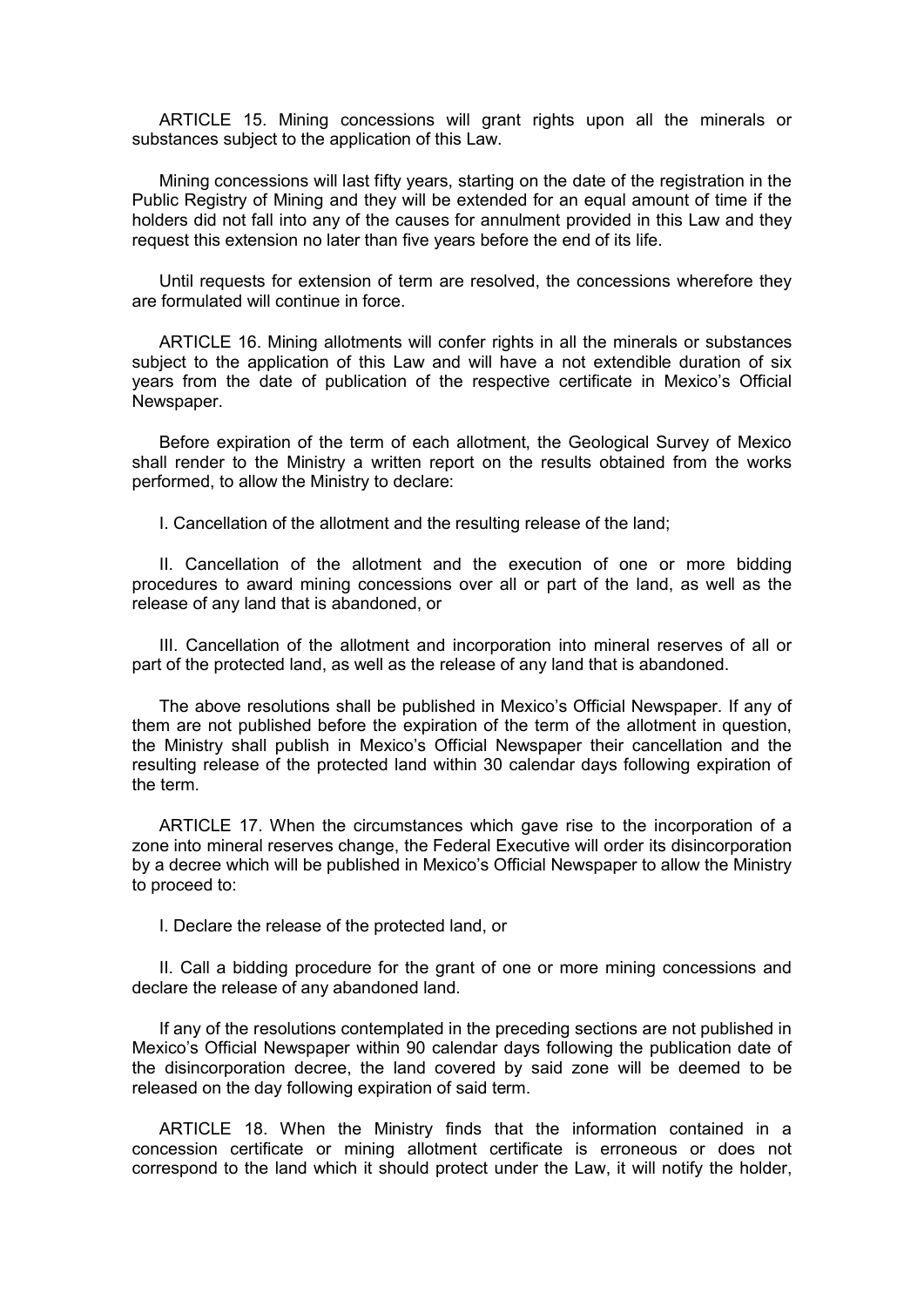advising him to assert his rights within 30 calendar days and provide the data and documents required of him.

The Ministry will pronounce a resolution on the basis of the answer given by the interested party and the records contained in the file and, if appropriate, will order that the certificate be corrected and recorded in the Public Mining Registry.

## CHAPTER THIRD

## Rights conferred by Mining Concession and Allotments

ARTICLE 19. Mining Concessions grant the right to:

I. Perform exploration or mining works and done respectively within the mining claims protected thereby;

II. Dispose of the mineral products obtained from said mining claims through the done and works performed throughout the term of the concession;

III. Dispose of the lands found within the area protected by the concession, unless they derive from another current mining concession;

IV. Obtain the expropriation, temporary occupancy or creation of land easement needed to carry out the exploration, exploitation and beneficiation works, as well as for the deposit of dumps, tailings, slag's and slag dumps, also become underground rights of way through mining plots;

V. Utilize the waters emanating from the works in the mines for their exploration or exploitation, the beneficiation of minerals or substances obtained and the domestic use of personnel employed thereat;

VI. Obtain a preferential right for a concession on the mine waters for any use other than those indicated in the preceding paragraphs, in the terms of the applicable law;

VII. Transfer ownership or the rights established by above paragraphs I to VI to persons legally qualified to obtain them.

VIII. Reduce, divide and identify the surface of the mining claims they protect, or unite the surface with that of other bordering concessions;

IX. Abandon them and the rights derived therefrom:

X. Group two or more of them for purposes of evidencing exploration and exploitation works and activities determined by this law and render statistical, technical and accounting reports;

XI.- To request administrative corrections or duplicates of their titles;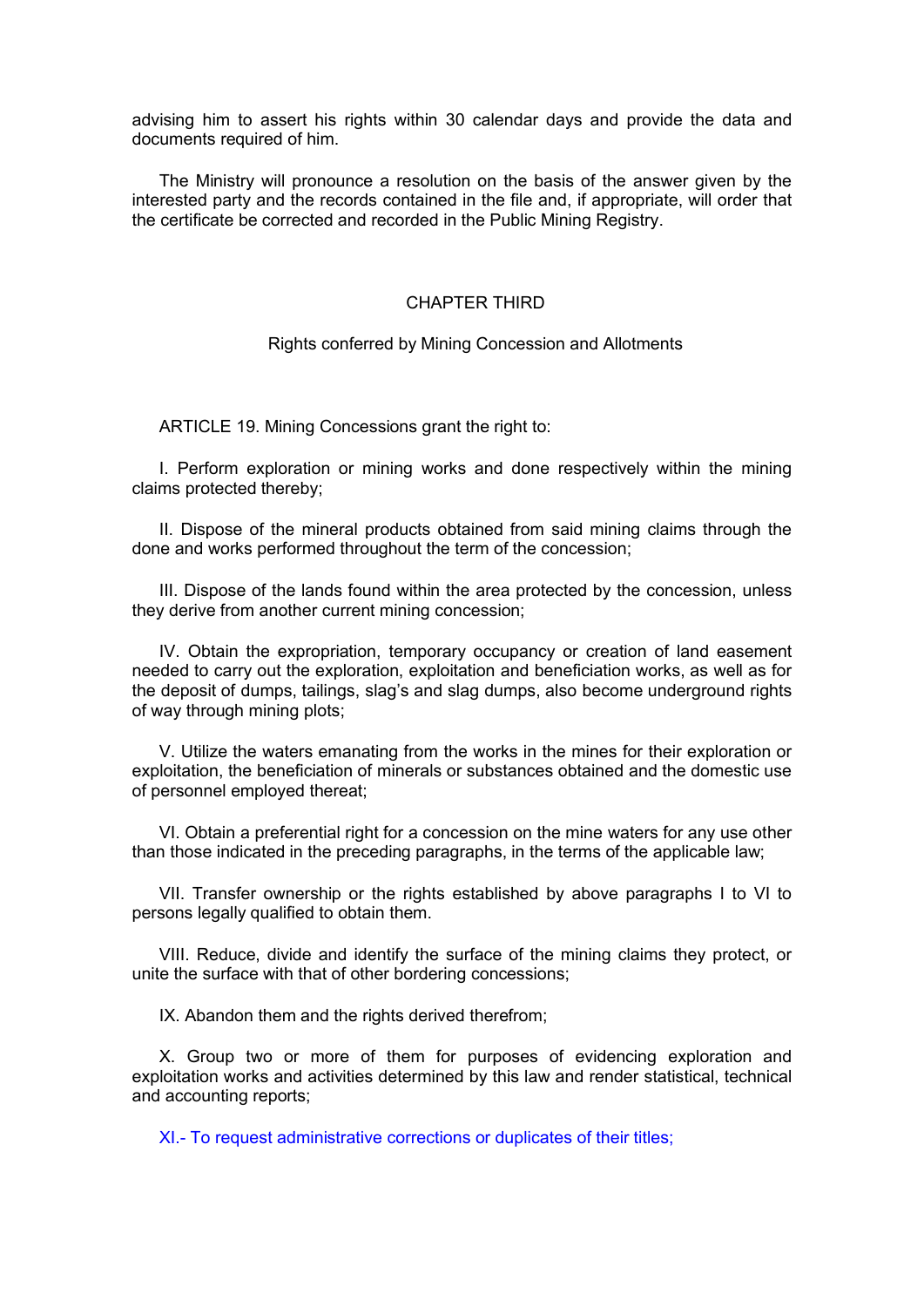XII.- To obtain the extension of time in the mining concessions for an equal term of force, in agreement with the foreseen by the article 15 of this Law, and

XIII.- To obtain the permission of the Office of the Secretary of Energy for the recovery and management of the gas associated with the deposits of mineral coal. The management can be given in two ways: self-consumption and delivery to Petróleos Mexicanos. In the case of the self-consumption, depending on the form in which this be given, it will be held to the regulations in the corresponding laws.

a) The holders of concessions for the exploitation of mineral coal will be able to be associated to recover, self-consume, and manage the gas associated with the deposits of mineral coal, subject to authorization of the Office of the Secretary of Energy.

b) For the case of the transportation and service of delivery of the gas associated with the deposits of mineral coal to Petróleos Mexicanos, it will be necessary the celebration of a contract in the terms of the administrative dispositions of the Office of the Secretary of Energy.

c) The terms and the methodology for the payment of the service of transportation and delivery of the gas referred to in the contract cited in the previous paragraph will be established by the competent authority and should consider the necessary investments for its recovery, transportation, operation, and maintenance, plus the obtaining of a reasonable profit.

ARTICLE 20. Exploration and exploitation works and done for coal in all its varieties, on lands covered by petroleum allotments may only be carried out with the Ministry's authorization, which will request an opinion from the Ministry of Energy in order to establish the technical conditions to which they will be subject.

Exploration and exploitation works and done carried out within towns, dams, channels, general communication routes and other public works, on underwater shelves of islands, keys and reefs, on the bottom of the sea, and underground of the exclusive economic zone, in protected natural areas, as well as within the federal shore line zone and natural protected areas may only be performed with the approval, permission, or concession as the case may be, of the authority in charge of said properties, shelves, sea bottoms, underground zones or areas mentioned, in the terms set forth in the applicable precepts.

ARTICLE 21. The Ministry will resolve whether requests for expropriation, temporary occupancy or creation of easements are appropriate, following a hearing with the affected party and a grounded technical opinion. The amount of the indemnification will be determined by an appraisal made by the Commission of Appraisals of National Properties, on the basis of the criteria established in the Regulation of this Law.

In the case of expropriations, the Ministry, when applicable, will submit the respective resolution to the consideration of the Federal Executive.

Expropriations of ejido and communal properties will be subject to the provisions of agrarian laws.

ARTICLE 22. Requests for the reduction, division, identification or unification of mining claims will proceed when the new mining claim or mining claims are included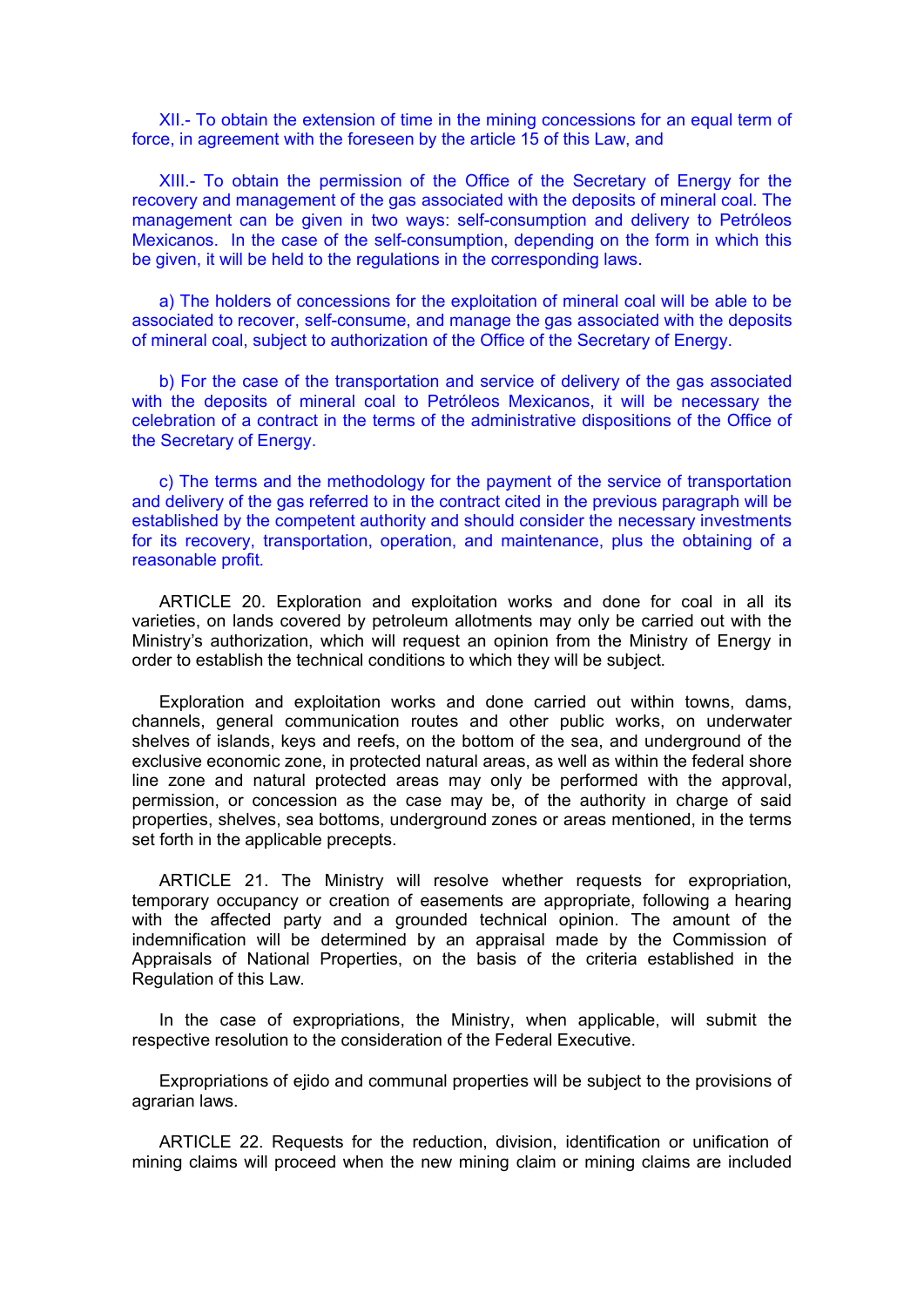within the area covered by the concession or concessions from which they derive, and that rights of third parties recorded in the Public Mining Registry are not affected.

Once the request has been declared appropriate, the Ministry will issue the new certificate or certificates to substitute for the one or more from which they derive, with the same rights and obligations. In cases of unification, the certificates will be issued for the oldest remaining term.

ARTICLE 23. The transfer of ownership of mining concessions or rights derived therefrom will be effective legally before third parties and before the Ministry as of their inscription in the Public Mining Registry.

When ownership of a concession is transferred the party who acquires it will be surrogated in the rights and obligations thereof. The person who acquires it will be responsible for verifying that the concession is current and that its holder has complied with all obligations. The Ministry may issue, at the request and cost of the interested party, evidence of the foregoing.

A default on contracts and agreements whereby the beneficiary of rights under a concession assumes obligations will be sanctioned by cancellation thereof, but this does not release the holder of the responsibility to satisfy such obligations, if the former does not do so.

Acts, contracts and agreements related to the transfer of ownership of concessions or rights derived therefrom, as well as controversies that arise in connection therewith will be subject to the provisions of mercantile laws for anything not established herein.

ARTICLE 24. Duly prepared waivers of ownership of mining concessions or the rights derived therefrom will be effective as of the filing of the respective writs with the Ministry, when rights of a third party recorded in the Public Mining Registry are not affected.

ARTICLE 25. The grouping of mining concessions will proceed when the mining claims border on each other or form a mining or mining metallurgical unit from a technical and administrative viewpoint as determined in the Regulation of this Law, and provided that their holders have not incurred in the causes for cancellation established therein.

The incorporation or separation of concessions to one or more groups may be effected one time only within a one-year period.

ARTICLE 26. Mining allotments confer the right to:

I. Carry out exploration works and done within the mining claim protected thereby, subject to the provisions of article 20 of this Law;

II. Obtain temporary occupancy or the creation of land easement needed to carry out the exploration works and done, according to article 21 hereof;

III. Reduce and identify the surface protected thereby, and

IV. Waive them or the rights derived therefrom.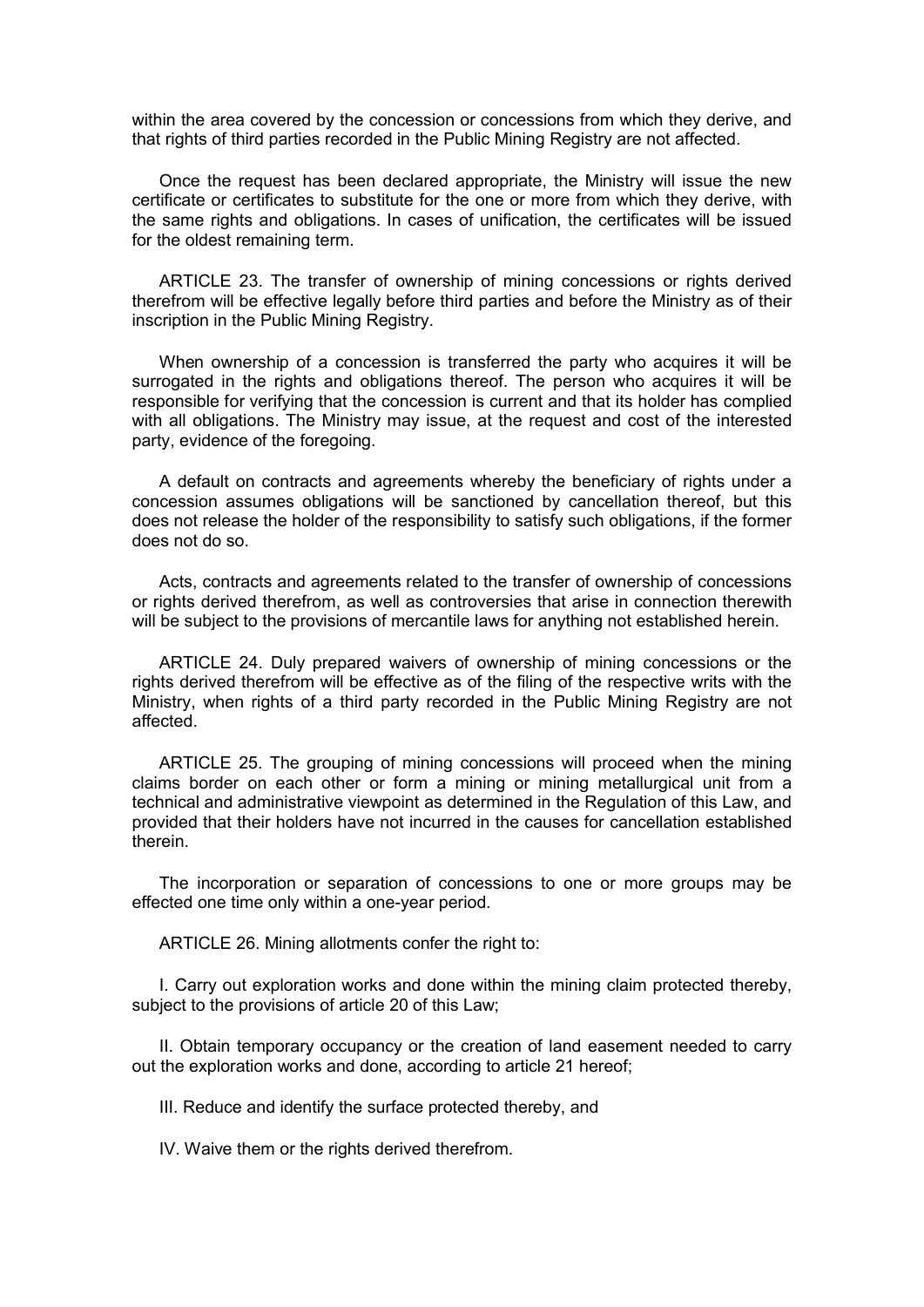Allotments may not be transferred or subjected to liens.

## CHAPTER FOURTH

### Obligations imposed by Mining

Concessions and Allotments and the Beneficiation of Minerals

ARTICLE 27. Holders of mining concessions, irrespective of the date of their grant, are required to:

I. Perform and evidence the exploration or exploitation works and done required by this law, under the terms and conditions of this Law and its Regulation;

II. Pay the mining duties established in the applicable Law;

III. (Repealed).

IV. Be subject to the general provisions and specific technical Mexican Official standards applicable to the mining metallurgical industry in matters of mine safety and ecological balance and environmental protection;

V. Not remove permanent fortification works, pit props and other facilities required for the stability and safety of the mines;

VI. Conserve at the same place and maintain in good condition the landmark or sign specifying the location of the starting point;

VII.- To submit to the Office of the Secretary the technical, statistical and accounting reports in the terms and conditions that the Regulation of the present Law indicates;

VIII.- To allow the personnel commissioned by the Office of the Secretary the practice of visits of inspection;

IX.- To submit to the Office of the Secretary a geologic-mining report when the corresponding mining concession be canceled for expiration of its term of force, withdrawal, replacement by reduction, infraction or judicial resolution. The report will describe the works of exploration and exploitation carried out in the mining claim, or in the surface that is abandoned, according to the established in the Regulation of this Law.

The Office of the Secretary will deliver to the Geological Survey of Mexico said report, so that it be incorporated in the public system of information of the own Survey;

X.- To submit to the Geological Survey of Mexico, in the case of concessions granted by means of bidding, a semiannual report in the months of January and July of each year, of the works carried out and of the production obtained in the claim protected by the mining concession, for effects of control of the payment of the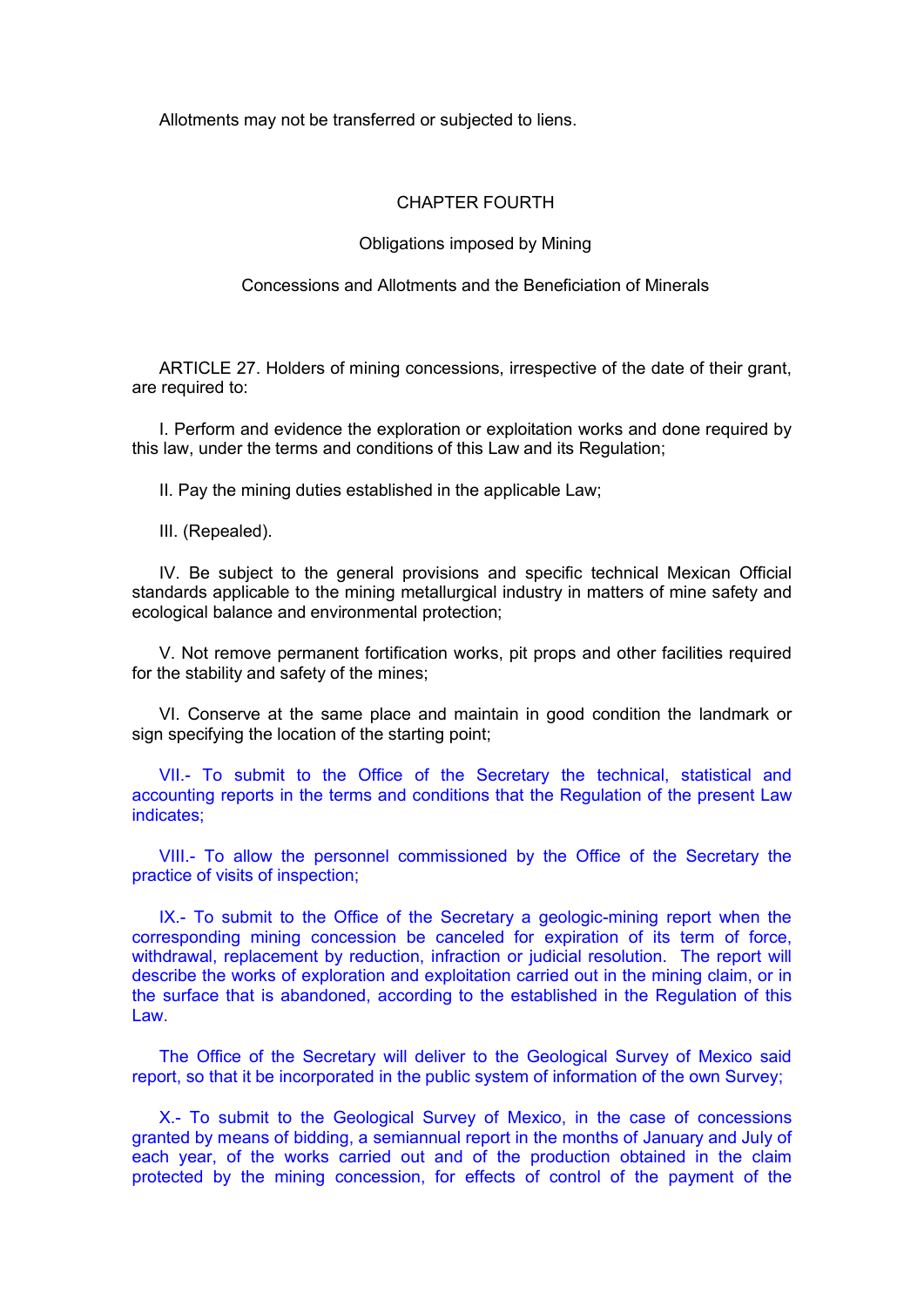premium by discovery or any another economic consideration contemplated in favor of said agency;

XI.- To give notice to the Office of the Secretary of Energy on the beginning and suspension of the activities related to the recovery and management of the gas associated with the deposits of mineral coal, that be carried out under the protection of its mining concession;

XII.- To gather, register, and provide periodically geological information to the Office of the Secretary of Energy related to the recovery and management of gas associated with the deposits of mineral coal:

XIII.- To notify to the Office of the Secretary of Energy on the discovery of gas not associated with the deposits of mineral coal, as product of the concessions that protect the exploration and exploitation of the mineral coal deposits, and

XIV.- To deliver the gas associated with the deposits of mineral coal in the point of connection that Petróleos Mexicanos indicates, in the event that it not be destined to self consumption.

Holders of mining concessions granted under a bidding procedure or those, which substitute the former, will be required to pay, in addition, the discovery premium and the economic consideration offered.

When the rights under a concession are transferred, the obligations mentioned in this article will be imposed on the party who acquires them, without prejudice to the provisions of the third paragraph of article 23 of this Law.

ARTICLE 28. The performance of the exploration works and done shall be evidenced by investments made in the lot covered by the mining concession, or by obtaining economically utilizable minerals. The Regulation of this Law will establish the minimum amounts of the investment to be made or the value of the mineral products to be obtained.

The obligation to perform said done and works would begin 90 calendar days after the inscription date of the concession in the Public Mining Registry.

Evidencing reports are to be filed with the Ministry during the month of May every year and will refer to works and done developed from January to December of the immediately preceding year, even in cases of a substitution of concessions for any of the reasons contemplated in this Law.

ARTICLE 29. Proof of the performance of works and done by the presentation of evidence of investments will be accepted in any form in respect to the following:

I. Direct mining works, such as ditches, wells, slashes, tunnels and all others that contribute to geological knowledge of the mining claim or the mining reserves;

II. Drillings;

III. Topographic, photogrammetric and geodesic surveys;

IV. Geological, geophysical and geochemical surveys;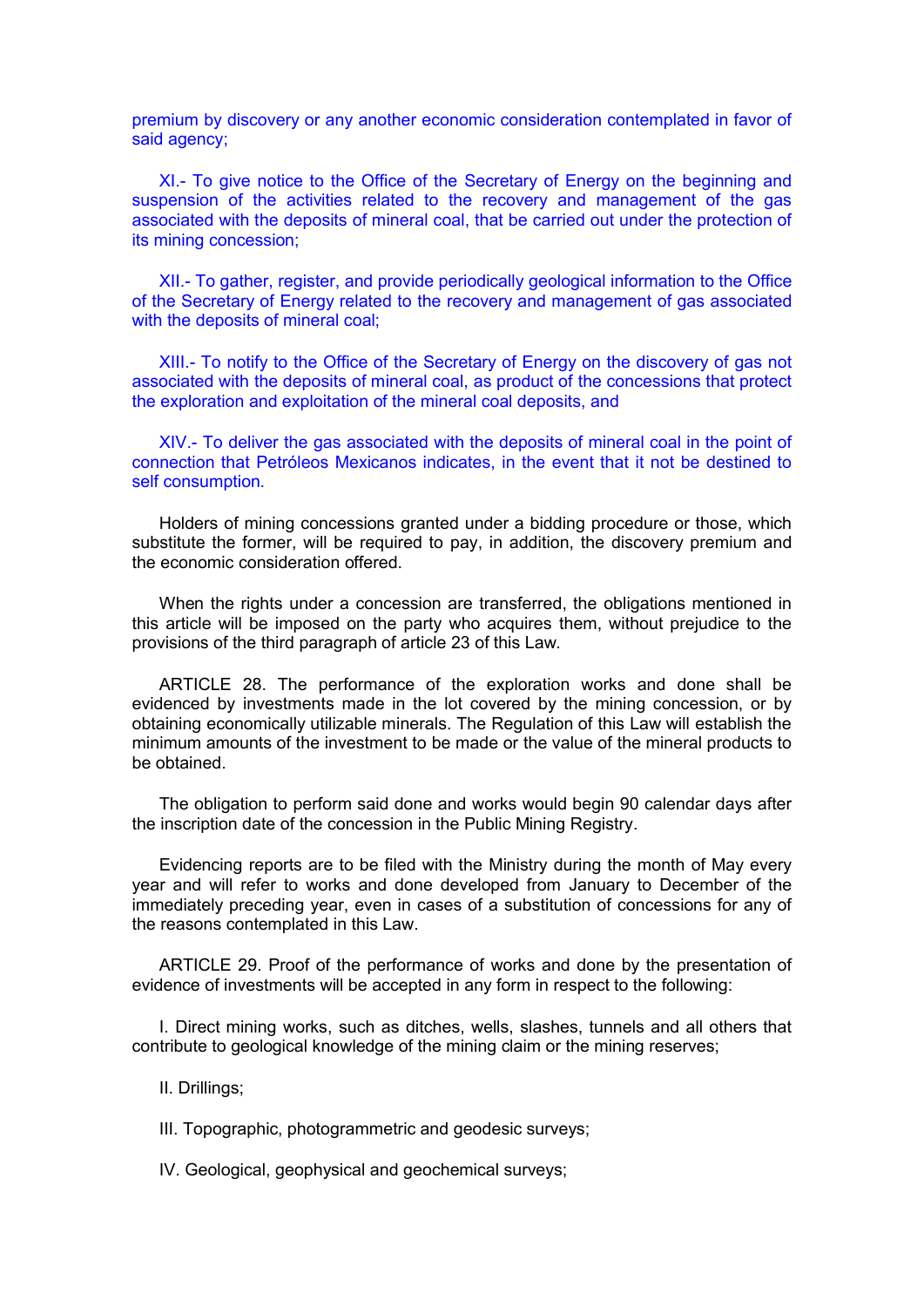V. Physical-chemical analysis;

VI. Metallurgical experimentation tests;

VII. Development and rehabilitation of mining works;

VIII. Acquisition, lease and maintenance of drilling equipment and development of mining works;

IX. Acquisition, lease and maintenance of equipment for physical-chemical laboratories and metallurgical research;

X. Acquisition, lease and maintenance of work vehicles and for personnel transportation;

XI. Works and equipment used for job safety and the prevention of pollution or restoration of the environment;

XII. Facilities for warehouses, offices, workshops, camp sites, dwellings and services to workers;

XIII. Acquisition, lease, construction and maintenance of works and equipment related to access roads, generation and conduction of electric energy, extraction, conduction and storage of water and infrastructure in general;

XIV. Acquisition, lease and maintenance of equipment for mining, hauling and general services in the mine, and

XV. Acquisition, lease, installation and maintenance of equipment for beneficiation operations and tailings dams.

(Repealed)

Investments will be applied according to the criteria set forth in the Regulation of this Law.

ARTICLE 30. The evidencing of exploitation works and done required by this law by obtaining economically utilizable minerals will be effected on the basis of the value of the invoices or payment thereof.

ARTICLE 31. The obligation to execute exploration and exploitation works and done required by this law will be deemed to be temporarily suspended when evidence is provided to the Ministry, at the time of submission of the annual evidence, that it was impossible to execute the works for technical, economic, labor, judicial reasons or force majeure.

The temporary suspension for technical and economic reasons can be evidenced one time only up to a maximum of three consecutive years within a ten-year period.

ARTICLE 32. When the price or demand for a mineral drops and results in a temporary lack of profitability of exploitation in general, the Ministry may reduce the minimum amounts of the investment to be made or the value of the mineral products to be obtained or may grant an extension for compliance. For this purpose, a resolution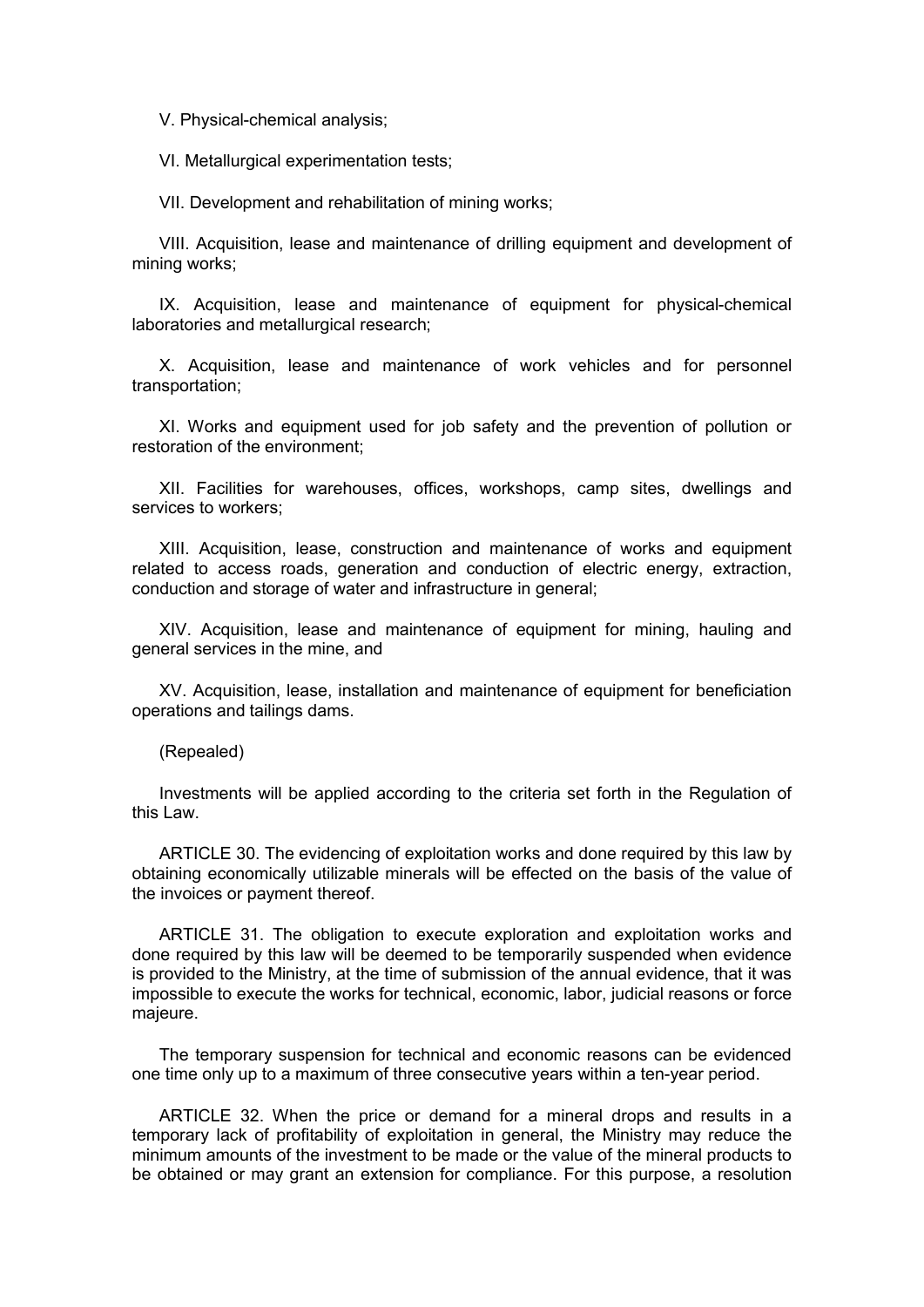will be published in Mexico's Official Newspaper establishing the relevant requirements, the substances and types of deposits affected the prices whereupon the resolution will be effective and the term thereof.

ARTICLE 33. An area intended to be released or abandoned as a result of a waiver or reduction of a concession will not be subject to mining duties as of the filing date of the respective writ, provided that said requests are favorably resolved by the Ministry. If they are rejected, any unpaid duties, the updated amount and the surcharges established in fiscal laws must be paid.

The Ministry will have twenty calendar days to reject a waiver or reduction request when the conditions or requirements established in this Law and its Regulation are not satisfied.

ARTICLE 34. Owners of mining concessions or those who perform these works and activities under contract shall name as the person responsible for complying with safety standards in the mines an engineer legally authorized to exercise as long as the works involve more than nine workers for coal mines, and more than forty nine workers in the other cases..

The person in charge shall engage basically in verifying compliance with said standards, ensure that the necessary measures are taken to prevent accidents and immediately notify the owner of the exploitation concession or the person who executes these works of any measures that have not been adopted.

#### ARTICLE 35. (Repealed).

Article 35 BIS. The report referred to in article 27, fraction IX of this Law, shall describe the exploration and mining works performed in the mining plot or on the surface that is abandoned, according to what is provided in the regulations of this Law, and it must be handed in together with a request for waving or reducing, or within sixty calendar days after the termination of the life of the mining concession or at the notice of its cancellation due to an infraction or judicial resolution. The Ministry will deliver to the Geological Survey of Mexico said report within sixty calendar days, starting on the date when the Ministry receives it so that the survey can incorporate the report into its public system for information within sixty calendar days of receiving it.

ARTICLE 36. The Geological Survey of Mexico as the holder of Mining allotments, and irrespective of the date of issue thereof, will be required to provide the Ministry with a public written yearly report on the results obtained in connection with the works and done carried out, and to comply with the obligations contained in articles 27, sections II, the relevant parts of IV, V, VI and VIII, of this Law.

ARTICLE 37. Persons who carry out beneficiation works on minerals or substances subject to the application of this Law are required to:

I. Notify the Ministry of the start-up of beneficiation operations.

II. Be subject to general provisions and specific Technical Regulations (Normas Oficiales Mexicanas) applicable to the mining-metallurgical industry in matters of ecological balance and environmental protection;

III. Provide the Ministry with the statistical, technical and accounting reports in the terms and conditions contained in the Regulation of this Law;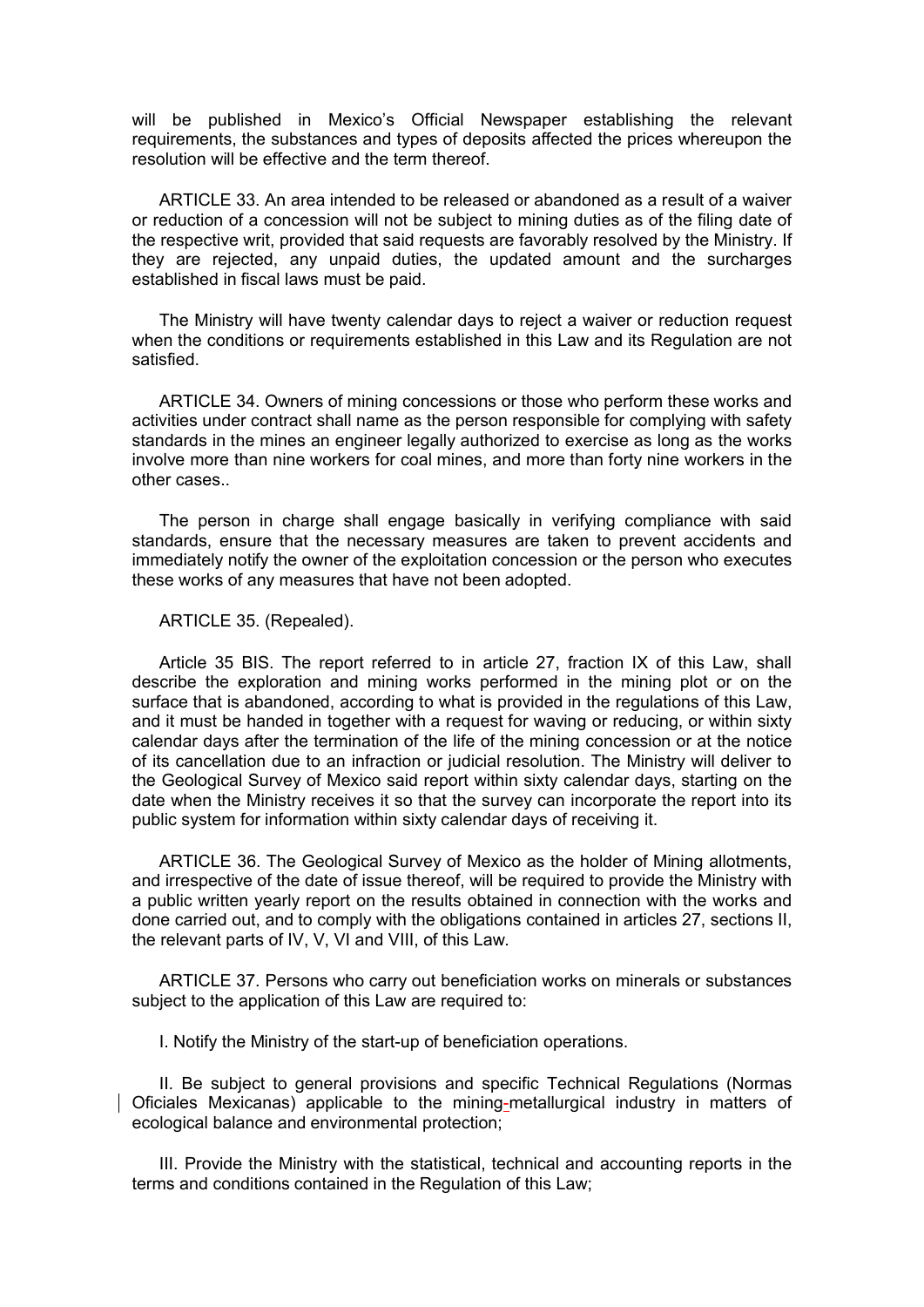IV. (Repealed);

V. Process minerals of small and medium miners and of the social sector under competitive conditions up to a minimum of 15% of the capacity of the installed processing facility, when it is greater than one hundred tons in twenty-four hours, and

VI. Allow personnel commissioned by the Ministry to conduct the inspections in connection with the verification powers conferred upon it by this Law.

ARTICLE 38. The persons referred to in the preceding article will not be required to receive minerals from third parties when:

I. The minerals they intend to introduce do not adapt to the beneficiation system or affect their normal operation;

II. There is evidence that they are receiving minerals from small and medium miners and the social sector for a minimum of 15% of the capacity of the installed processing system; or

III. The mining claims they present for treatment are less than ten tons.

At the written request of the interested party, the person in charge of the beneficiation operation will also be required to give a written and justified explanation for the refusal to receive minerals. In the event of a controversy, the Ministry will resolve as relevant.

ARTICLE 39. In exploration, exploitation and beneficiation activities of minerals or substances, mining concessionaires shall use care to protect the environment and the ecology pursuant to applicable laws and standards.

## CHAPTER FIFTH

Nullification, Cancellation, Suspension And Annulment of Rights

ARTICLE 40. Mining Concessions and Allotments will be null and void when:

I. An intent is made to protect with said concessions and allotments, from the time of their grant, the extraction of minerals or substances not subject to the application of this Law;

II. Issued in favor of a person unqualified under this Law to obtain them, or

III. The mining claim, subject of the concession or allotment, covers land all or part of which is not free at the time the respective request is filed, even though the declaration of freedom of said land is published at a subsequent time, except in the case of concessions granted under a bidding procedure.

If the mining claim, subject of the concession or allotment includes some land that is not free, it will be null only in respect to said portion, in which case the Ministry will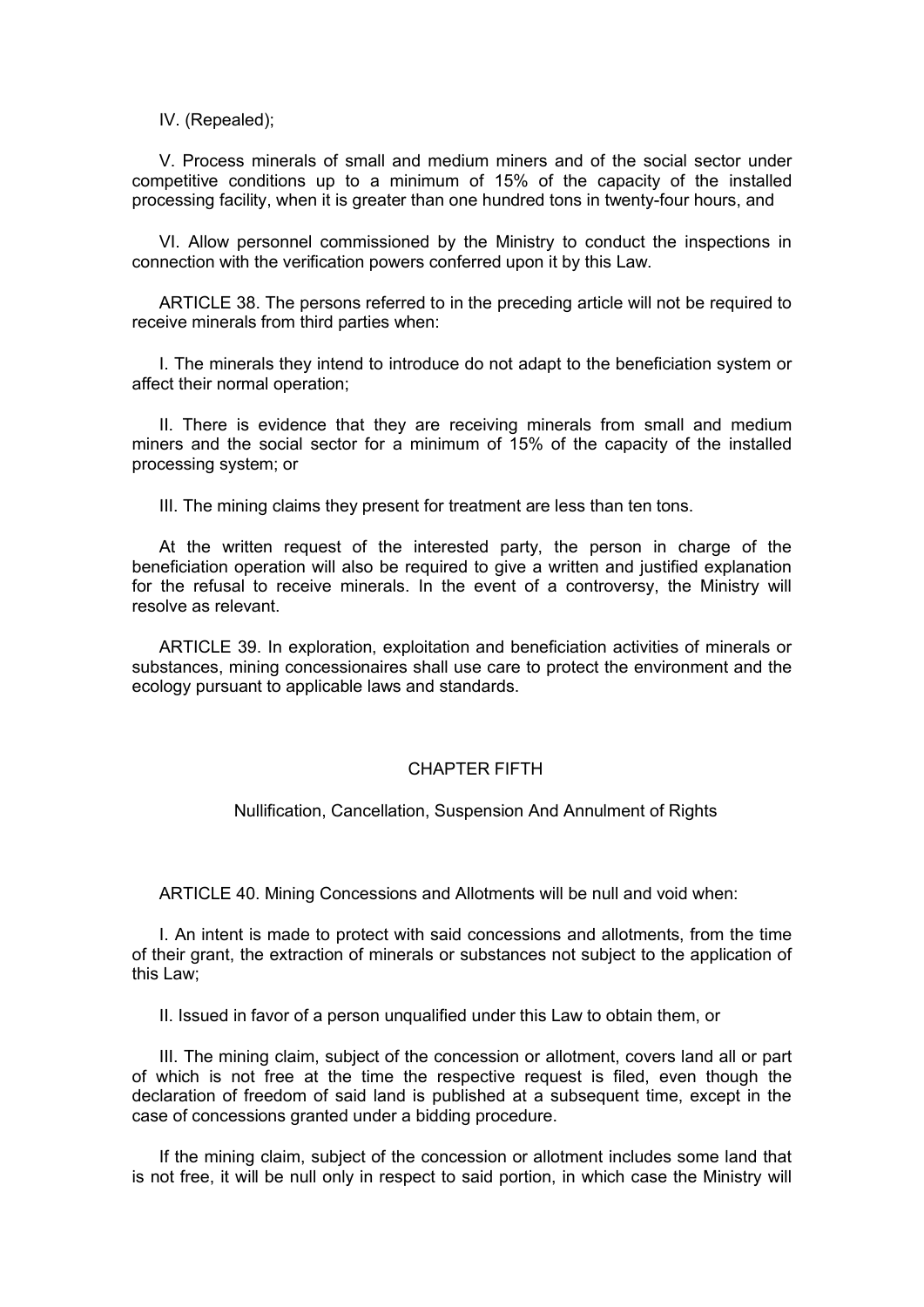issue a substitute certificate for the surface which is legally protected, with the same rights and obligations.

ARTICLE 41. Transfers of ownership of mining concessions or the rights thereunder will be null when they are negotiated in favor of a person who is not legally qualified to obtain them.

Nullification will not proceed when it involves adjudication in payment of credit or by inheritance, and the respective rights are transferred to a legally qualified person within 365 calendar days following the date of adjudication.

ARTICLE 42. Mining concessions and allotments will be canceled by:

I. Expiration of their term;

II. A waiver duly made by a holder;

III. Substitution in connection with the issue of new titles derived from the reduction, division, identification or unification of the area covered by mining concessions;

IV. The commission of any of the infractions indicated in article 55 of this Law, or

V. Court order.

ARTICLE 43. The right to perform exploration or exploitation works and done required by this law will be suspended when they:

I. Endanger the life or physical integrity of the workers or members of the community, or

II. Cause or are likely to cause damage to public interest property pledged to a public service or private property.

If any inspection detects the possibility of danger or imminent damage, the Ministry will immediately order the provisional suspension of the done and works, as well as the safety measures to be adopted within the period it stipulates for such purpose. If the orders are not complied with in said period, it will order the definitive suspension of said works and done.

ARTICLE 44. The reversion of expropriated properties and a declaration of invalidity of temporary occupancy or creation of easement resolutions will proceed when:

I. The done or works to be developed are not commenced within 365 calendar days following the date of inscription of the respective resolution in the Public Mining Registry, absent force majeure;

II. The done or works to be executed are suspended for one year, except for the cases contemplated in article 31 of this Law;

III. The land, subject thereof, is used for a purpose other than the one that justified the expropriation;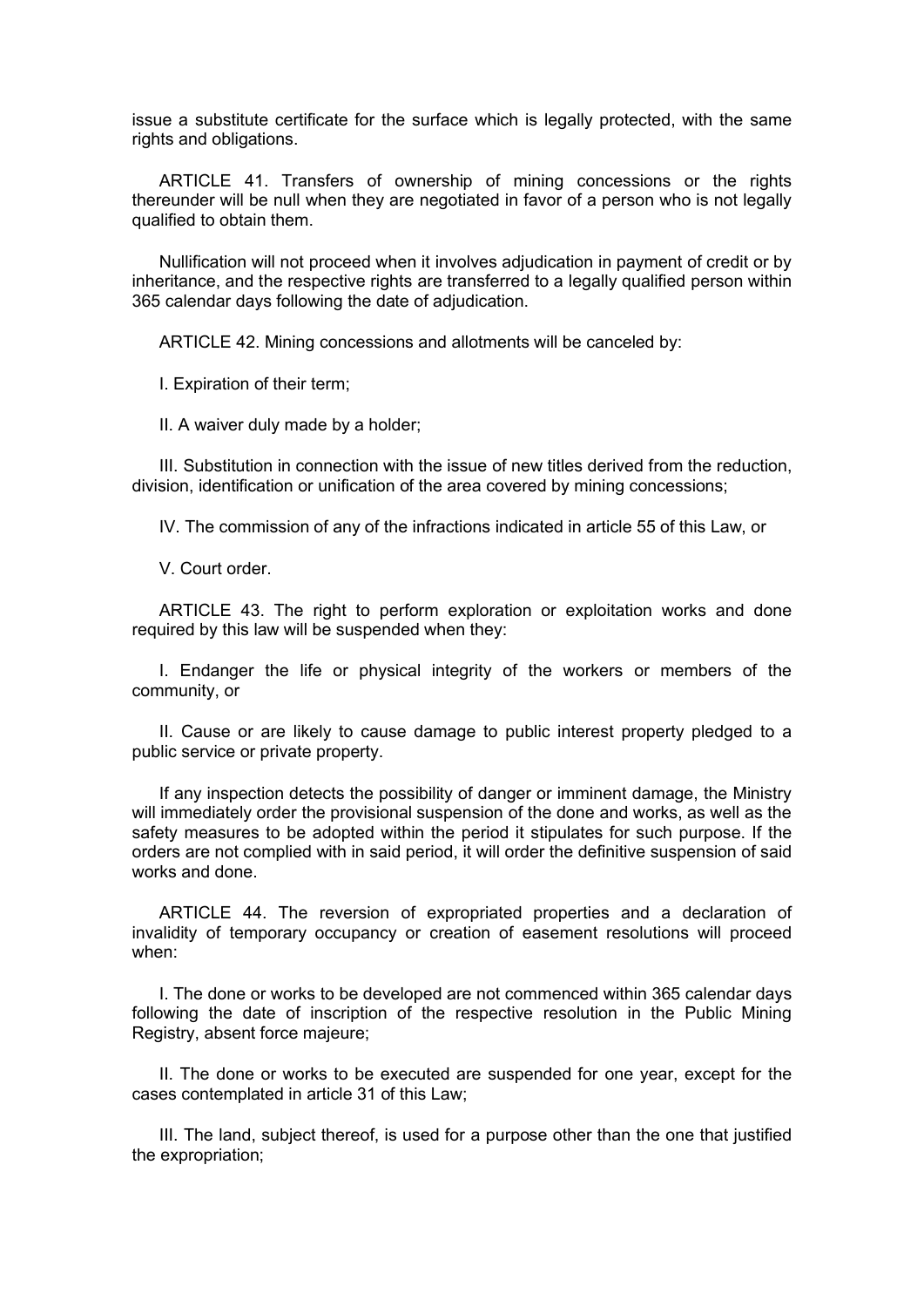IV. There is a default on payment of the indemnification;

V. The concession on the basis whereof the right to obtain it was exercised is declared null or canceled, except for the causes contemplated in the last paragraph of article 40 and article 42 section III of this Law, or

VI. So ordered by the Court.

In cases of expropriation, the reversion of properties in favor of the affected party will proceed when the cause thereof occurs within five years following the date of notification of the respective decree.

ARTICLE 45. The nullifications indicated in article 40, sections I and III, as well as the suspension or annulment referred to in articles 43 and 44, sections I to V, will be resolved upon the request of the affected party by the procedure determined in the Regulation of this Law.

The nullification's and cancellations referred to in article 42, section IV, the suspensions and annulments will be declared by the Ministry, respecting the guarantee of hearing of the affected party within 60 calendar days, where after the resolution will be pronounced.

# CHAPTER SIXTH

### Public Mining Registry and Mining Cartography

ARTICLE 46. The Ministry will maintain the Public Mining Registry in which shall be recorded the acts and contracts mentioned below:

I. Certificates of mining concessions, extensions thereof and declarations of their nullification or cancellation;

II. Certificates of mining allotments and declarations of nullification or cancellation thereof;

III. Decrees establishing mineral reserves or which disincorporation areas from mineral reserves;

IV. Resolutions of temporary occupancy and creation of easements, as well as annulment resolutions;

V. Resolutions issued by the judicial or administrative authorities who affect mining concessions or the rights derived there from;

VI. Acts or contracts related to the transfer of ownership or concessions or rights derived there from, contracts under which a promise is made to execute them, liens or contract obligations created in connection therewith as well as the agreements that affect them;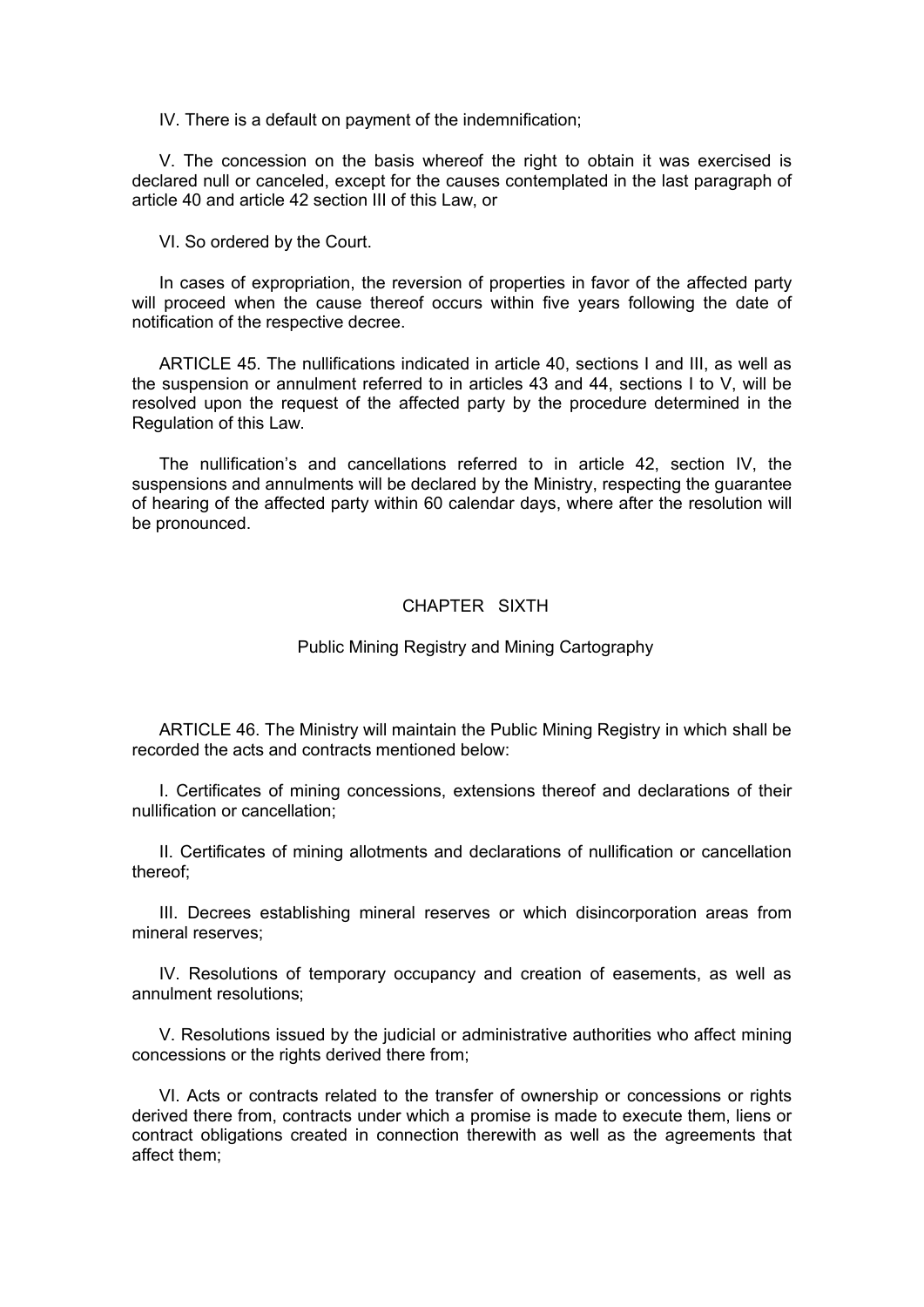VII. Companies referred to in article 11 of this law as well as their dissolution, liquidation and amendments of the bylaws of said companies as determined in the Regulation thereof;

VIII. (Repealed).

IX. Preventive notaries notices related to the execution of contracts;

X. Preventive judicial notations derived from claims for denial, correction, amendment, nullification or cancellation of inscriptions, and

XI. Preventive notations to interrupt the cancellation of inscriptions of contracts and agreements subject to temporality.

In regard to the provisions of this Law, the acts and contracts indicated in above paragraphs V to XI will be effective against third parties from the date and time of filing at the Ministry of the respective writ; those under sections I and IV, as of their inscription date, and those related to sections II and III, the day of the publication in the Federal Official Gazette.

ARTICLE 47. The acts referred to in paragraphs I to IV of the preceding article will be recorded officially and those related to the remaining paragraphs at the request of the interested party, in order of filing, and when the requirements established in the Regulation of this Law are satisfied.

ARTICLE 48. Anyone may consult the Public Mining Registry and request, at his own cost, certifications of the inscriptions and documents which gave rise thereto, as well as in respect to the nonexistence of a registration or subsequent inscriptions in respect to a particular one.

ARTICLE 49. The rights conferred by mining concessions and the acts, contracts and agreements that affect them will be evidence by a inscriptions of their registration in the Public Mining Registry.

ARTICLE 50. In order to proceed to the auction of a mining concession and the rights there under, the Public Mining Registry must issue a certificate on the background data and encumbrances recorded in respect thereto. Said certification shall be attached to the adjudication instruments or to the respective deeds.

ARTICLE 51. The Ministry, through the Public Mining Registry may correct or modify a inscriptions when requested by the affected party, when the existence of an omission or error is evidenced and when the rights of a third party are not affected or with a bona fide consent from the legitimate party. Cancellation of the inscriptions of a contract or agreement will also proceed when there is bona fide evidence of the will of the parties.

The inscriptions of contracts and agreements subject to a temporary period will be deemed to be canceled 90 calendar days following expiration of their term, absent evidence to the contrary.

Claims for denial, correction, modification or cancellation of inscriptions, which are prejudicial to the rights of third parties as well as those that refer to the nullity thereof, shall be processed judicially.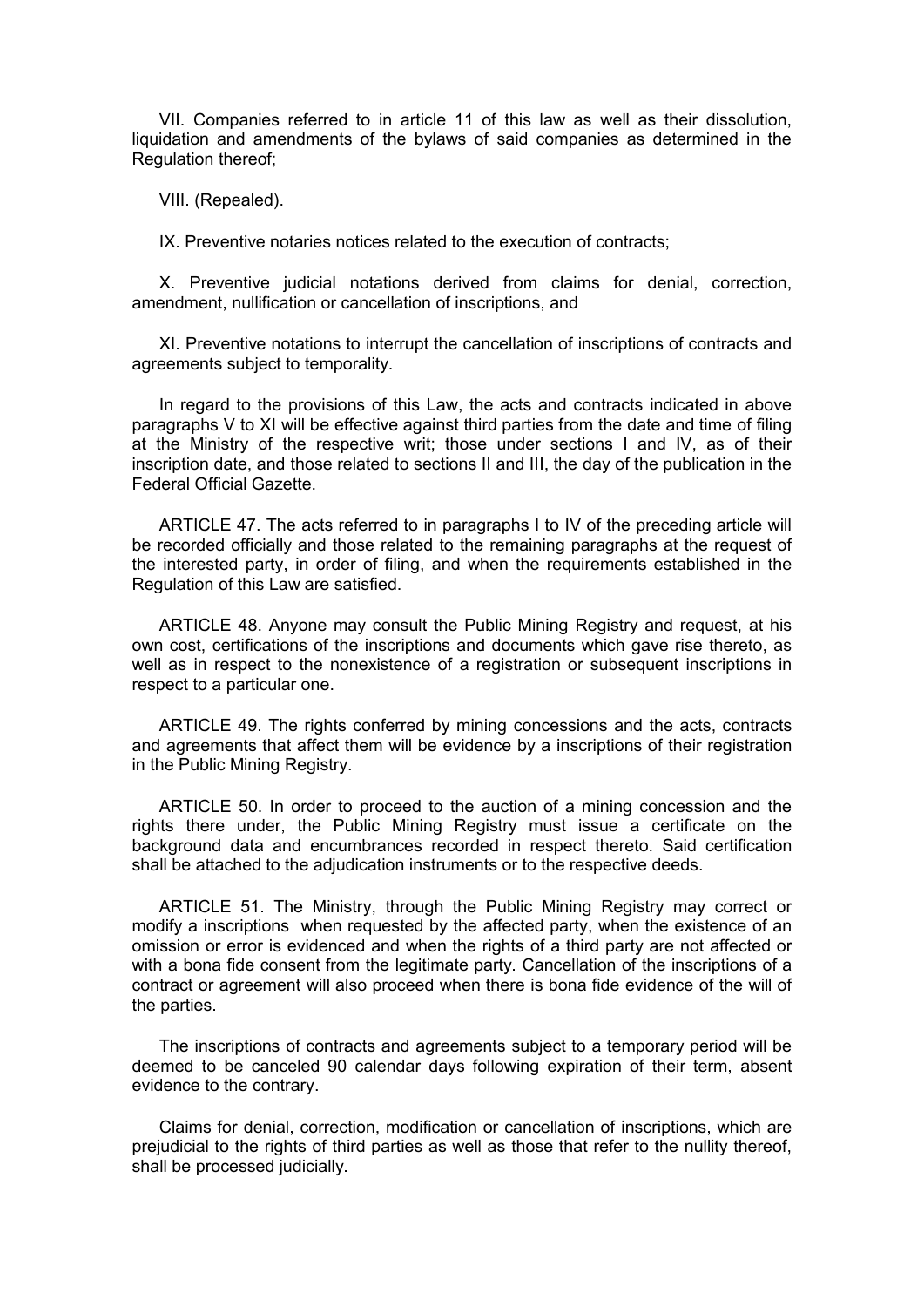ARTICLE 52. The Ministry will maintain the Mining Cartography to evidence that mining claims, which are the subject of mining concession and allotment requests, are free. The location and the perimeter of the mining claims covered by current concessions, allotments and mineral reserves will be represented graphically in said Cartography as well as requests for mining concessions and allotments in process.

Anyone may examine the Mining Cartography and request maps thereof at his own cost.

## CHAPTER SEVENTH

### Inspections, Sanctions And Appeals

ARTICLE 53. The Ministry, exercising the verification powers conferred upon it by this Law, may conduct inspections in accordance with the following rules:

I. It will name one or more inspectors and will notify them of their appointment and the inspection order.

II. It will notify the person to be inspected of the name of the inspector, the purpose thereof, the elements, data or documents he is to provide, as well as the place, date and time of the inspection for purposes of his appearance or that of his representative.

III. After identifying himself, the Inspector will conduct the inspection at the stated place and date before the person notified or his duly authorized representative. If the place or domicile does not correspond to the person inspected or if the latter refuses to provide the elements, data or documents requested of him, the inspector will draw up an instrument recording the foregoing, signed by two witnesses. In this latter case, it will be deemed that the inspected incurred in a default on his obligations, absent proof to the contrary.

IV. Upon conclusion of the inspection, the inspector will draw up a detailed instrument containing a list of the facts and statements of the inspected, which will be signed by the persons present; if anyone refuses to sign it, record will be made thereof, but said circumstance will not affect the evidentiary value of the document. A copy of said instrument will be delivered to those who sign it.

V. The inspector will render a report to the Ministry on the results of the inspection within a maximum 15 calendar days following the date it was conducted. If the elements of judgment contained in the report are insufficient, the Ministry will order that another inspection be conducted.

VI. The Ministry, on the basis of the report and documentary evidence offered, will set forth the grounds and rationale and will pronounce its resolution.

ARTICLE 54. Infractions of the provisions of this Law will be sanctioned by a cancellation of the mining concession or allotment or a fine.

The infractions will be sanctioned administratively by the Ministry.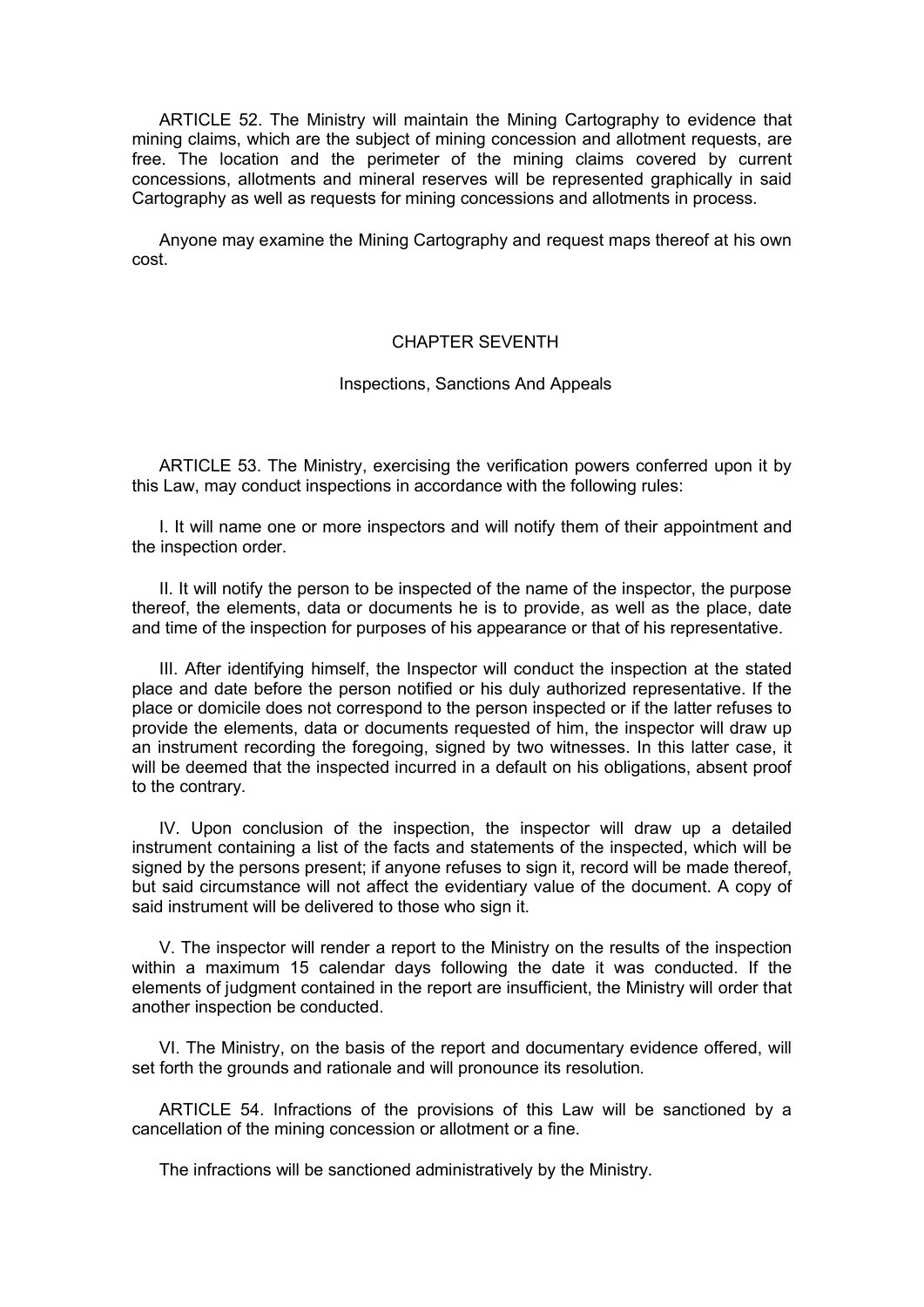ARTICLE 55. Any of the following infractions will be penalized by the cancellation of the mining concession:

I. Under a concession, the exploitation of minerals or substances not subjects to the application of this Law;

II. Failure to execute and evidence the exploration or exploitation works and done required by this law, in the terms and conditions established in this Law and its Regulation;

III. Failure to pay mining duties;

IV. (Repealed);

V. Failure to pay the finder's fee or the economic consideration which may be payable, as well as not delivering to the Geological Survey of Mexico the reports twice a year referred to in article 27, fraction X, of this law;;

VI. Failure to subject the exploration or exploitation works and done for coal in all its varieties, on lands covered by petroleum allotments to the technical conditions established by the Ministry;

VII. The execution of exploration or exploitation works and done required by this law, without the authorizations referred to in article 20 of this Law;

VIII.- To group concessions that protect non-adjacent mining claims for effects of verification that do not constitute a mining or mining-metallurgical unit from the administrative and technical point of view;

IX.- To recover, store, transport, and give service of delivery of the associate gas that derives from the recovery and management of the deposits of mineral coal, without the authorization to which the article 19, fraction XIII, of this Law refers;

X.- To recover, store, transport, and give service of delivery of the gas associated with the deposits of mineral coal to which the article 19, fraction XIII, of this Law refers, simulating without carrying out the activities for which the concession was granted;

XI.- To alienate the associate gas that derives from the recovery and management of the deposits of mineral coal;

XII.- To omit information respect to the gas not associated with the deposits of mineral coal discovered in the phases of exploration and exploitation of the deposits of said mineral, or

XIII.- To lose the capacity to be a holder of the mining concession

In the case of the preceding section, cancellation will not proceed when the company who holds the concession loses its capacity on not conforming to the provisions that regulate foreign investment participation and said circumstance is not remedied within 365 calendar days following the date of occurrence thereof. If these latter circumstances do not occur, the Ministry will take judicial action to auction off the portion of the capital stock that does not conform, and the product thereof will be delivered to the Geological Survey of Mexico.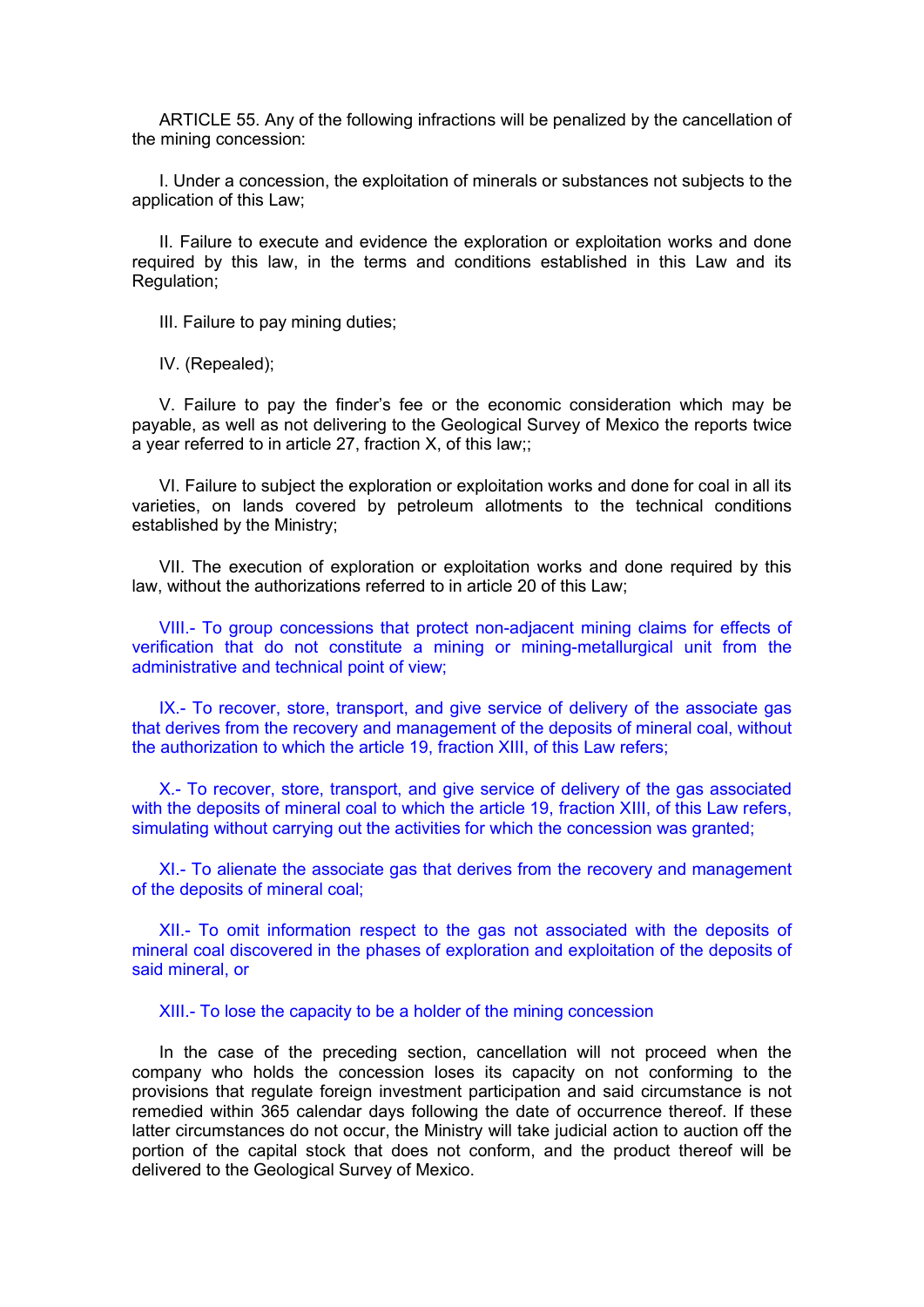Any of the infractions contained in above sections II, III, VI or VII, where relevant, will be sanctioned by the cancellation of the respective Mining allotments.

ARTICLE 56. Cancellation resulting from an infraction will not proceed when within a period of 60 calendar days from the date on which the interested party is notified of the commencement of the respective procedure, evidence is provided in respect to the causes contemplated in sections II, III, V and VII of the preceding article, respectively:

I. Deliver the undelivered justification report(s) referred to in article 28 hereof, as well as payment of the fine established in article 57, section XI hereof;

II. Payment of omitted mining fees and other accessories derived from a default, according to applicable fiscal provisions;

III. Updated payment of the discovery premium as determined in the Regulation of this Law, and

IV. That the refusal of authorization by the authority in charge of the properties, zone or areas referred to in the second paragraph of article 20 of this Law is subject to an administrative or judicial resolution.

ARTICLE 57. The following infractions will be sanctioned by a fine equivalent to ten to two thousand days of the general minimum wage prevailing in the Federal District:

I. Extracting minerals or substances subject to the application of this Law without being the holder of the mining concession or the respective rights;

II. Unduly impeding the execution of works and done contemplated in this Law and its Regulation by a person legally authorized to execute them;

III. Removing or destroying permanent fortification works, struts and other facilities needed for the stability and safety of the mines;

IV. Impeding or hindering inspections by personnel commissioned by the Ministry;

V. Not appearing personally or by a duly authorized representative at the inspections conducted by the Ministry, without cause;

VI. Failing to appoint an engineer in charge of complying with safety standards in the mines or ordering him to engage in activities which impede him from carrying out the duties inherent in his position;

VII. Failing to give the notice established in article 34, second paragraph of this Law, regarding the measures required to prevent accidents that are not adopted, when they endanger the life or physical integrity of workers or members of the community, or failing to take the relevant measures, in the event of having received said notice;

VIII. Failing to notify the Ministry of start-up of beneficiation operations;

IX. Refusing to beneficiate the minerals of small and medium miners and of the social sector under competitive conditions, without evidencing cause, pursuant to the provisions of article 37, section V of this Law;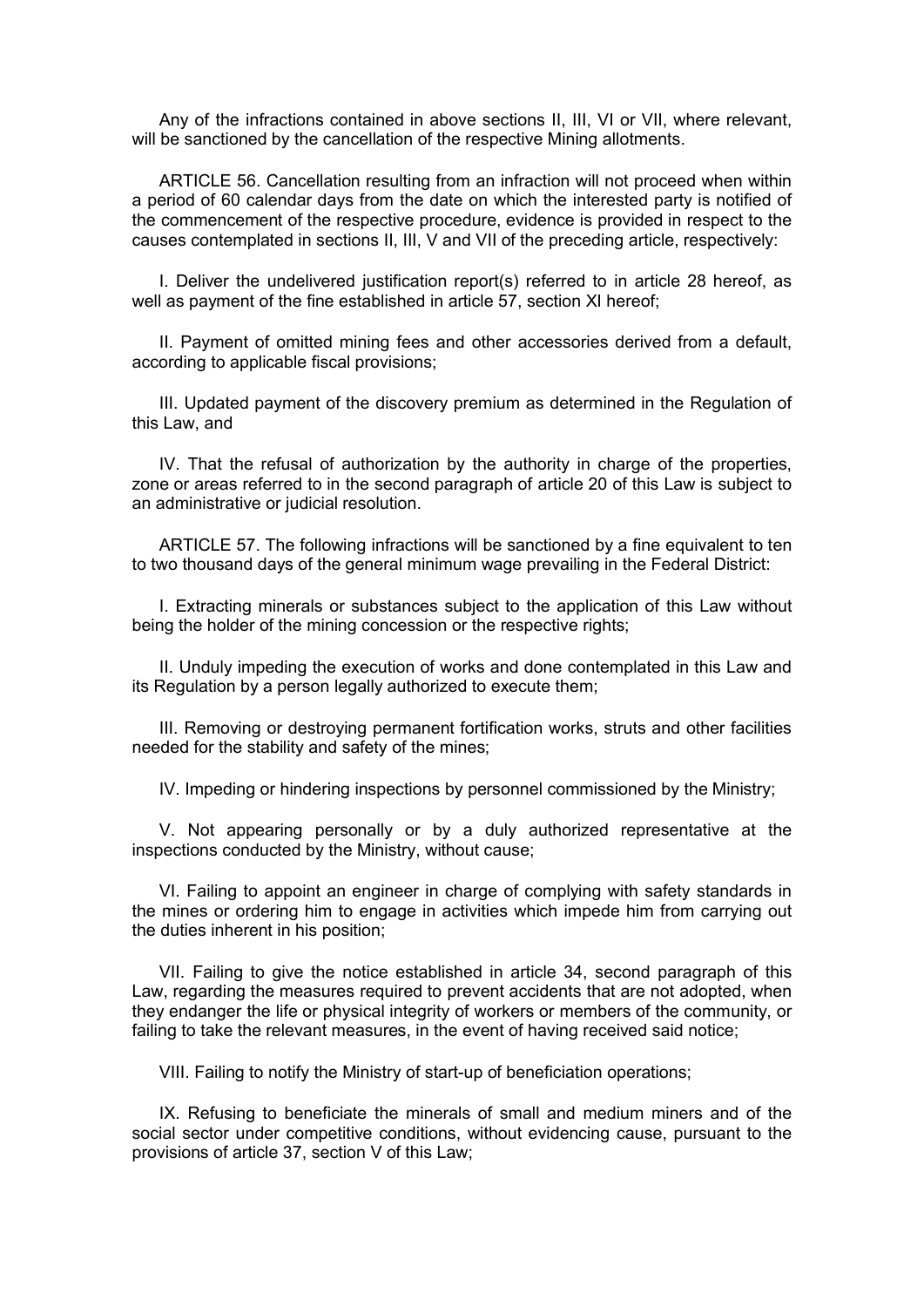X. Modifying the location or damaging the landmark or the sign which identifies the starting point of a mining claim;

XI. Untimely evidencing the timely execution of exploitation works and done, required by this law, for purposes of invalidating the cancellation procedure of a mining concession, and

XII. Failing to timely and truthfully render the statistical, technical and accounting reports in the terms and conditions contained in the Regulation of this Law.

In the event of a recurrence, the fine may be up to two times the amount and, in the case of the infraction referred to in section I, up to one hundred times the amount of said fine.

Before imposing the fine, the Ministry will take into account the seriousness of the infraction, the harm and damages that were caused, as well as the background data, personal circumstances and economic capacity of the person responsible for the infraction.

The fines established in this article will be without prejudice to any applicable penal liability.

Article 57 BIS. It corresponds to the holder of the mining concession, the holder of the cause of it or the holder of the mining allotment, to demand before the competent judiciary authority the illegal extraction and recovery of the minerals or substances that can be granted under concession included within the mining plot covered by the mining concession or allotment.

It corresponds to the Ministry to claim before competent judiciary authorities the illegal extraction and the recovery of minerals or substances that can be awarded under concession, only when this is done in free areas, mineral reserve zones, areas that correspond to concessions granted through a tender and that later have been cancelled, and plots regarding which the respective tenders have been declared deserted.

ARTICLE 58. The power of the Ministry to verify compliance with the duties and obligations imposed by this Law and to sanction a default on its provisions will extinguish in a period of five years commencing from the date of the default or, if the default is continuous, from the date it ceases. The authority related to payment of mining rights will extinguish as provided by the applicable precepts.

ARTICLE 59. Resolutions pronounced by the Ministry in connection with the application of this Law and its Regulation, may be subject to a revision appeal, according to the provisions in the Federal Law for Administrative Procedures.

### **TRANSITORIES**

FIRST. This Law will go into effect 90 calendar days following its publication in Mexico's Official Newspaper.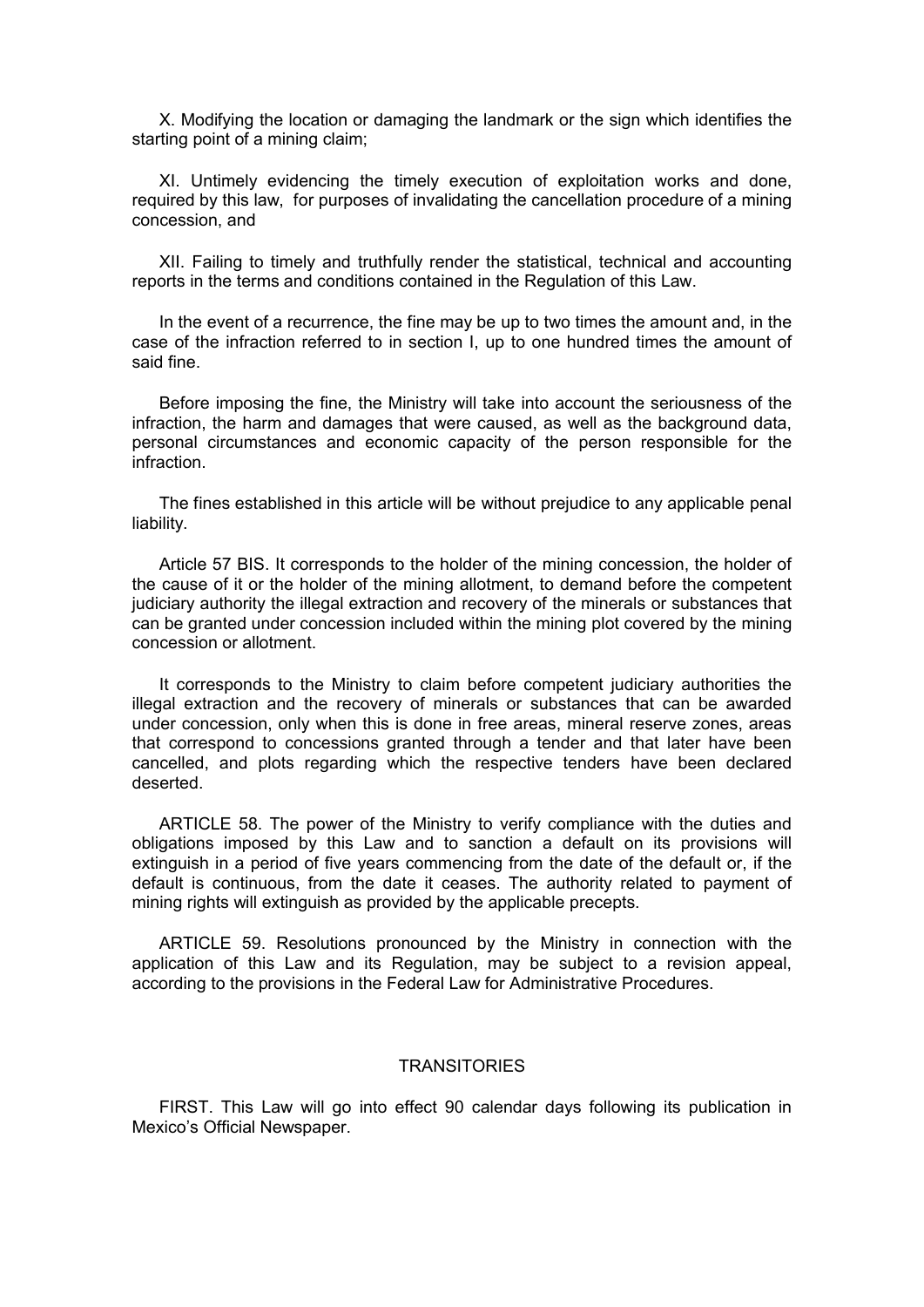SECOND. The Regulatory Law of Article 27 of the Constitution on Mining Matters published in Mexico's Official Newspaper on December 22, 1975 is repealed and all provisions contradictory to this Law are repealed.

THIRD. For a period of five years from the effective date of this Law, the provision contained in the last paragraph of article 17 of the Regulatory Law of Article 27 of the Constitution of Mining Matters will continue to apply to mining exploitation contracts executed prior to said date that are extended.

FOURTH. Until the Federal Executive issues the Regulation of this Law, the Regulation of the Regulatory Law of Article 27, 1990 will apply in everything not contradictory thereto.

FIFTH. The activities indicated in other laws for the Mining Development Commission will be deemed to be placed in charge of the Council on Mineral Resources.

The Law on the Equity of the Mining Development Commission published in Mexico's Official Newspaper on January 25, 1939 is repealed.

Mining allotments issued to the Mining Development Commission are canceled and the land they cover is assigned to the Council on Mineral Resources in the terms of this Law and, if applicable, with the duration of the agreements executed in respect thereto.

All other rights, properties and resources comprised by the equity of the Mining Development Commission will be transferred before it is wound up to the Council on Mineral Resources and to the Mining Development Trust, as determined by the Ministry, and will be surrogated in the pecuniary and labor rights and obligations of said organization.

Labor rights of workers assigned to say organization will be respected according to applicable laws.

The Ministry will proceed to wind up the Mining Development Commission within a period of one year from commencement of the term of this law.

SIXTH. Processes of any kind pending resolution as of the date this Law goes into effect will be handled, in everything favorable to the interested parties, according to the provisions hereof.

Petitions for mining concessions or allotments in process, exploration or exploitation, ordinary or special in national mineral reserves will be resolved by the grant of the respective mining concession certificate or the mining allotment certificate, in the case of the Council of Mineral Resources, provided only that the conditions and requirements established therefore in Law and its Regulation are satisfied.

Applications for a new exploration concession or new exploitation concession will be rejected without further processing by virtue of the provisions of Transitory Articles Seventh and Eighth.

SEVENTH. Exploration concessions in respect to which there has been no cancellation declaration will have a term of six years from the date of their issue, and the work programs inserted in their certificates will be null and void.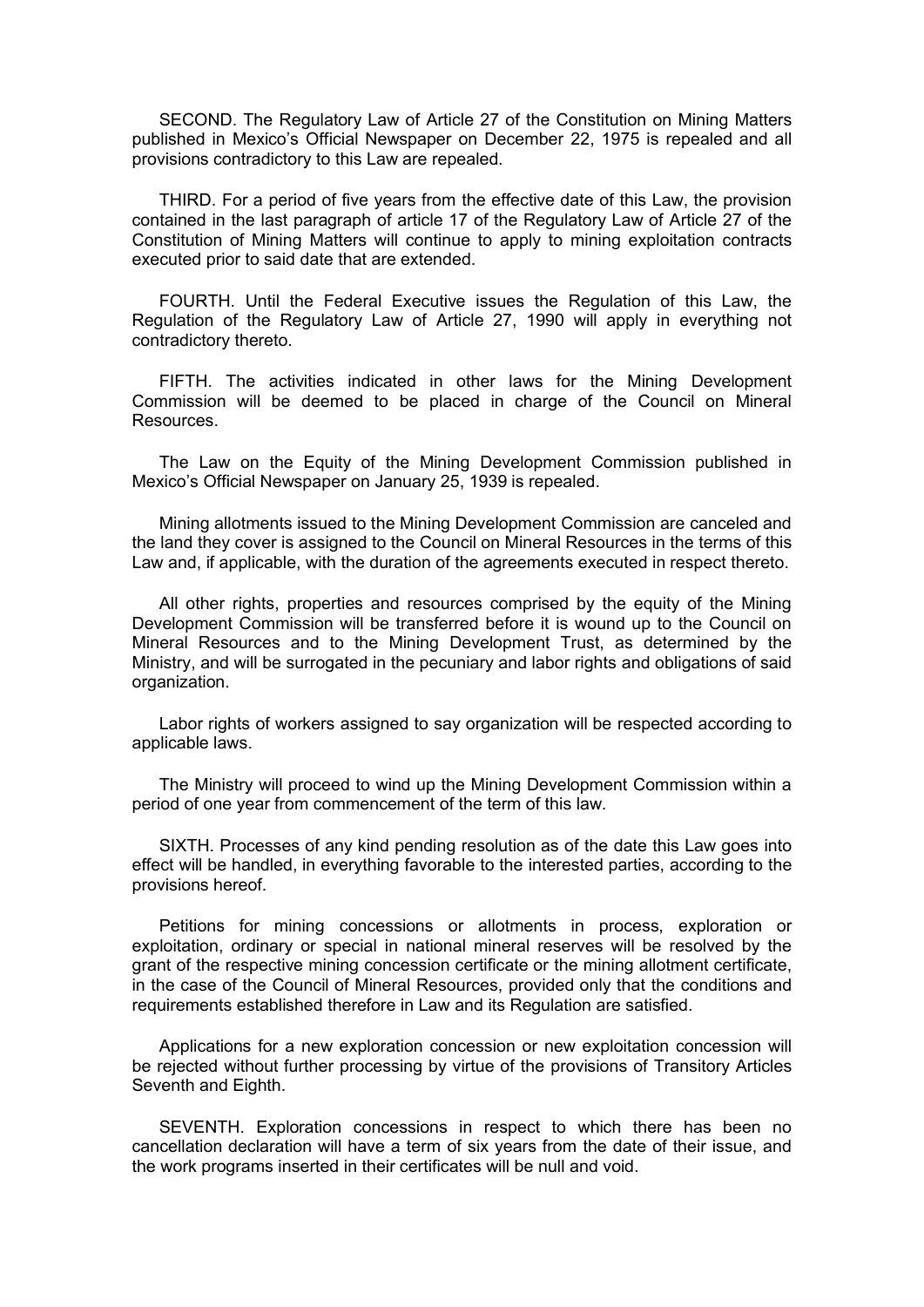Holders of new exploration concessions whose mining claims cover all or part of the area previously protected may file, prior to their expiration, one or more applications for a concession or exploitation applications, in the terms and conditions of this Law and its Regulation.

EIGHTH. Provided that there is been no cancellation declaration, exploitation concessions granted prior to this law will have a duration of fifty years commencing on the date of their issue, and will confer rights to exploit any minerals or substances subject to the application hereof. Work programs inserted in their certificates will be null and void.

Co-existing concessions will confer rights only for exploitation of the minerals or substances subject to the application hereof. Work programs inserted in their certificates will be null and void.

Co-existing concessions will confer rights only for exploitation of the minerals or substances indicated in their certificates and pre-existing concessions upon which they were granted, for the exploration or exploitation of other minerals or substances, so long as the former are in force.

Mining allotments with and indefinite term granted to the Council of Mining Resources will have a not extendable duration of six years commencing on the date this Law goes into effect.

NINTH. Special concessions in national mineral reserves, as well as ordinary and special allotments ins said reserves granted to majority state-owned companies will be substituted by the relevant concessions, with the rights and obligations established in this Law.

Obligations contained in concession certificates or in declarations of special allotment in national mineral reserves, in addition to those indicated in this Law, will be null and void, except when they involve concessions which were granted upon zones incorporated in said reserves or obtained under the preferential right established in the following article, or allotments under a resolution granted after the date of publication of this Law in Mexico's Official Newspaper.

TENTH. Anyone who on the date this Law goes into effect is carrying out, under contract, exploration and/or exploitation work on lands protected by mining allotments on their substituting concessions may continue doing so up to their termination, and will have a preferential right to obtain the respective mining concession in the land, subject of the contract, is free and if the obligations contained therein were complied with. The right conferred must be exercised when declaration stating that said land is free goes into effect.

ELEVENTH. Concessions for beneficiation plant issued under other laws will be null and void, and their holders will be exempt from filing the note referred to in article 37, section I of this Law.

TWELFTH. The first proof of exploration and exploitation works and dones must be submitted in May, 1994.

Mexico, D.F., June 17, 1992. Dep. Gustavo Carvajal Moreno, Chairman. Sen. Manuel Aguilera Gómez, Chairman. Dep. Jaime Rodríguez Calderón, Secretary. Sen Antonio Melgar Aranda, Secretary. Signatures.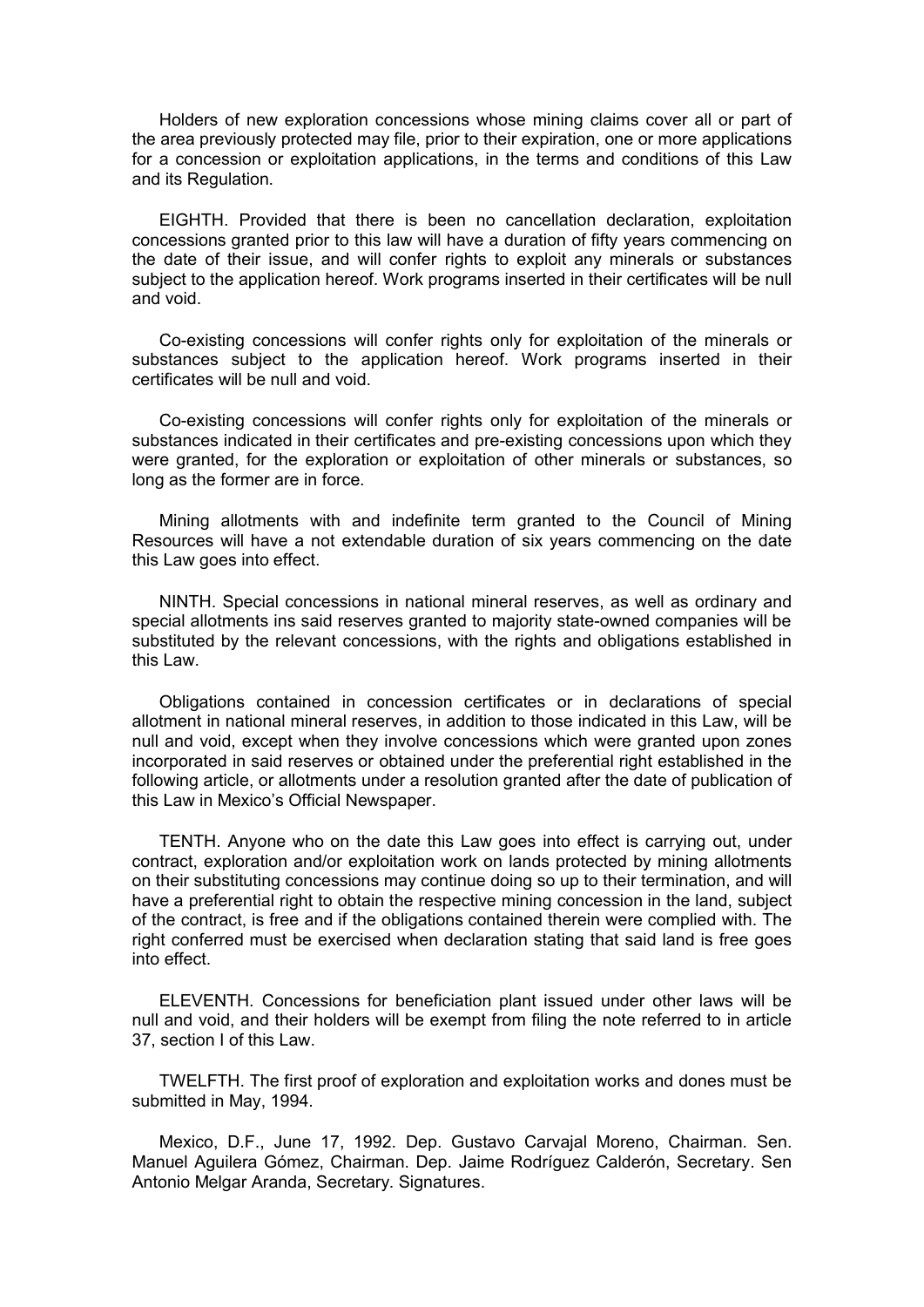In compliance with the provisions of section I of Article 89 of the Political Constitution of the United Mexican Status, I issue this Decree at the residence of the Federal Executive in Mexico City, Federal District on June twenty-four, nineteen ninetytwo, for its publication and observance. Carlos Salinas de Gortari. Signature. The Secretary of the Interior. Fernando Gutiérrez Barrios. Signature.

# TRANSITORIES

ARTICLE ONE. This Decree will go into effect on the day following its publication in Mexico's Official Newspaper, except as provided in Transitory article two below.

ARTICLE TWO. The reform foreseen in articles 10, 13, 14, 15, 16, 17, 19, 27, 28, 29, 30, 31, 34, 42, 43, 46, 55, 56 and 57 as regards the existence of a single mining concession that confers rights for performing exploration and mining works or activities indistinctly, will go into force when the reforms to the Federal Law of Rights regarding Rights over Mining that adapts to the regime of mining concession foreseen in this decree goes into force.

ARTICLE THREE. All the legal provisions that are opposed to the contents of this decree are repealed. The Federal Executive must adapt the regulations of this law to the contents of this decree no later than six months after the respective entry into force mentioned in articles one and two transitory above; as long as the corresponding adaptations are not made, it will continue to be in force in everything where it does not oppose the current Law and its amendments and Regulations dated February 10th, 1999.

ARTICLE FOUR. Exploration concessions and mining concessions current on the date on which the amendments to articles 10, 13, 14, 15, 16, 17, 19, 27, 28, 29, 30, 31, 34, 42, 43, 46, 55, 56 and 57 go into force will be subjected to the provisions of this decree without meeting any additional process, and they will be current for fifty years starting from the date on which the exploration or mining concession was recorded in the Public Registry of Mining.

Applications for mining concessions being processed will be considered as applications for mining concession under the terms of this decree, mining concession applications being processed for a surface different from the surface of the exploration concession from which they derive will continue until their termination, and their mining concession application in process for a surface that is equal to that of the exploration concession from which they derive will be rejected without any other procedure due to what is provided in the previous paragraph.

ARTICLE FIVE. The obligations referred to in the second paragraph of article nine transitory of the Mining Law published in the Official Gazette of the Federation dated June 26 th, 1992 will continue to be in force.

México, D.F., February 22nd, 2005.- Dip. Manlio Fabio Beltrones Rivera, President.- Sen. Diego Fernández de Cevallos Ramos, President.- Dip. Graciela Larios Rivas, Secretary.- Sen. Sara I. Castellanos Cortés, Secretary.- Signatures."

In compliance with what is provided in fraction I of Article 89 of the Political Constitution of the Mexican United States, and in order to be duly published and complied with, I issue this Decree in the Residence of the Federal Executive Power, in